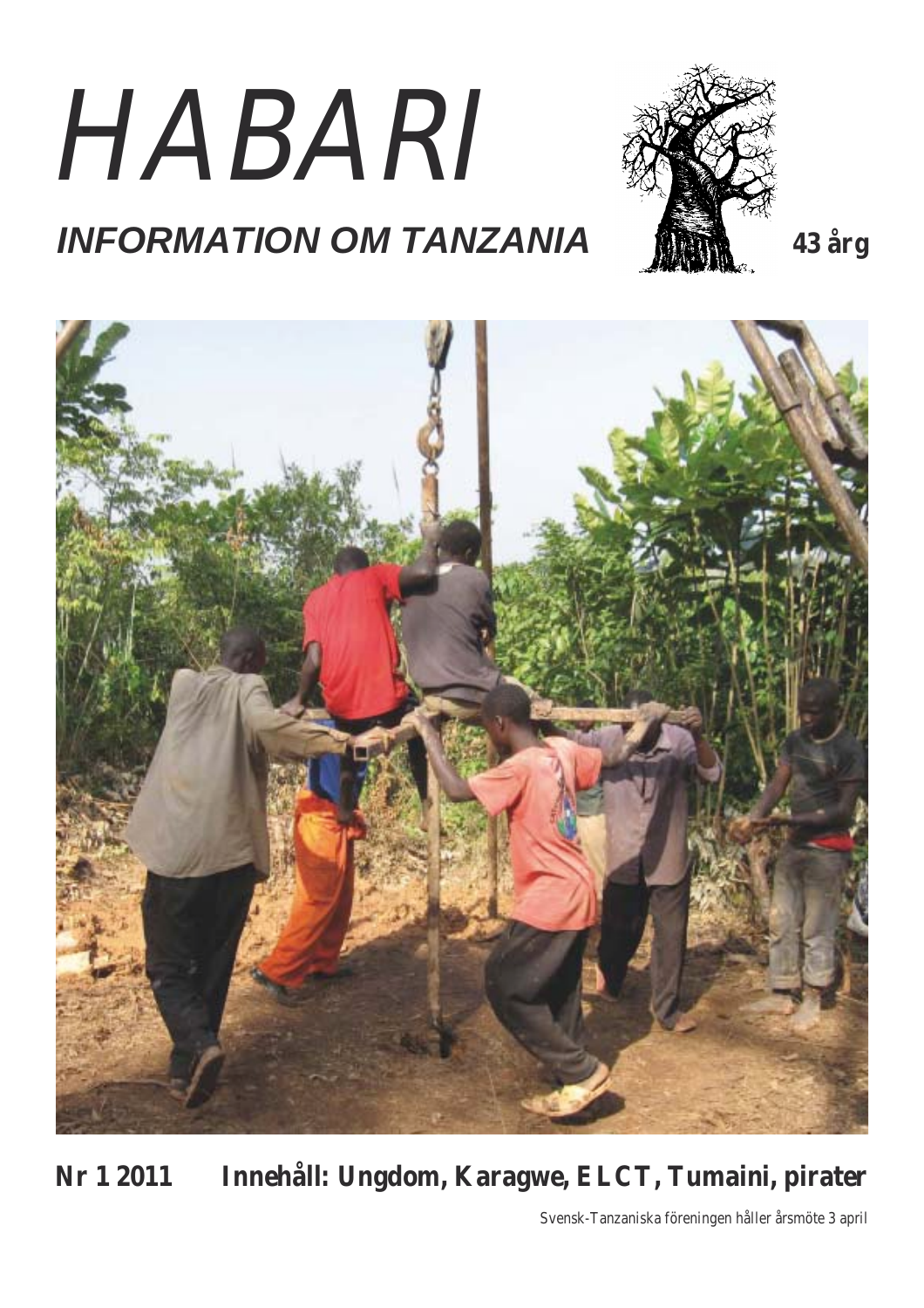# **TIDNINGEN HABARI**

# utges av **SVENSK-TANZANISKA FÖRENINGEN SVETAN**

# **REDAKTION e-post: habari@svetan.org Lars Asker, redaktör** tel 08-38 48 55, mobil 0705 85 23 10 Friherregatan 133, 165 58 Hässelby **Göran Berleen** tel 08-583 57301, mobil 073 976 1862 **Erik Janson** tel 08-6697739 **Eva Löfgren** tel 08-36 48 88, mobil 0702 11 98 68 **Sten Löfgren** tel 08-36 48 88, mobil 0708 90 59 59

fax 08-760 50 59 **Folke Strömberg** tel 08-91 73 27, mobil 0706 91 73 06 Årstavägen 113, 120 58 Årsta

# **PRISUPPGIFTER 2010**

| <b>SVETAN-medlemskap inkl HABARI</b>                    | 300 kr            |
|---------------------------------------------------------|-------------------|
| <b>Familjemedlem exkl HABARI</b>                        | 50 <sub>kr</sub>  |
| Ungdomsmedlemskap                                       | $150 \mathrm{kr}$ |
| <b>Prenumeration HABARI</b>                             | $250$ kr          |
| <b>Enstaka HABARI</b>                                   | 50 <sub>kr</sub>  |
| (äldre nummer pris efter överenskommelse)               |                   |
| Betala in korrekt belopp på SVETANs postgiro 35 95 50-1 |                   |

**– ange på talongen vad som önskas.**

#### **ÄMNESOMRÅDEN i tidigare HABARI**  $\frac{3}{2}$

| 1/00 Nyerere, Barbro, Utbildning    | 3/05 Konst och kultur                  |
|-------------------------------------|----------------------------------------|
| 2/00 Tanzaniabilden, Förlag         | 4/05 Demokrati och utveckling          |
| 3/00 AIDS, Utbildning, Resor        | 1/06 Lake Victoria, ny regering mm     |
| 4/00 Mama Barbros skola, Litteratur | $2/06$ Alkohol                         |
| 1/01 Dar es Salaam                  | 3/06 Kvinnors villkor                  |
| 2/01 Zanzibar                       | 4/06 Utbildning                        |
| 3/01 Utbildning, AIDS, Zanzibar     | 1/07 Swahilikulturen                   |
| $4/01$ Swahili                      | $2/07$ Jordbruk                        |
| 1/02 Uhuru 40år, JOHA, skulptörproj | 3/07 Investeringspolitik mm            |
| 2/02 AIDS, IT, JOHA Trust           | 4/07 Flyktingar                        |
| 3/02 Bagamoyo, Missionssjukvård     | 1/08 Tumaini, snidade dörrar mm        |
| 4/02 Slavrutten, ekonomisk reform   | 2/08 Bildkonst                         |
| 1/03 Lake Victoria med kringområde  | 3/08 Kina, NAI, Zanzibar mm            |
| 2/03 Kilimanjaro                    | 4/08 Makondeskulptur, Kina, WIOMSA     |
| 3/03 Stödorganisationer, Tingatinga | $1/09$ SVETAN 40 ÅR                    |
| 4/03 Urbanisering                   | 2/09 Parlör, politiska makten, slaveri |
| 1/04 Lokala språk och kulturer      | 3/09 Biståndshist., Tumaini, livshist. |
| $2/04$ Musik                        | 4/09 Klimat och energi                 |
| 3/04 Gruvnäringen                   | $1/10$ Musik                           |
| $4/04$ HIV / AIDS                   | 2/10 Kibaha Education Center           |
| $1/05$ Resor, turism                | 3/10 Hälsa                             |
| $2/05$ Forskning                    | 4/10 Litteratur                        |
|                                     |                                        |

*Omslag: Brunnsborrning Kyakairabwa A, Tumaini. Foto: Åke Nyström* 

Kopior på enstaka HABARI-artiklar kan beställas från redaktionen – kontakta Lars Asker. Eftertryck eller utdrag ur artiklar får endast ske med författarens tillstånd. Citera oss gärna, men ange källan!

Myran Grafiska, Varberg 2011, ISSN 0345-437 Tryckt på miljövänligt papper

# **www.svetan.org**

**BOX 22003 104 22 STOCKHOLM**

**e-post: info@svetan.org**

**Organisationsnummer 802006-3635**

**\*\*\***

# **STYRELSE**

**e-post: styrelsen@svetan.org**

**Fredrik Gladh, ordförande tel 08 - 647 08 87 Jon-Erik Rehn, vice ordförande tel 018 - 38 13 21 Harriet Rehn, sekreterare tel 018 - 38 13 21 Helena Stigsson, kassör 070 - 33 513 906 Lars Asker, ledamot, Habari Carin Björkén, ledamot Sten Löfgren, suppleant, Skulptörskolan Nestory Begasha, suppleant \***

# **LOKALREPRESENTANTER**

**Gunilla** och **Ronny Lundberg** Storgatan 86, 903 33 UMEÅ tel 090-12 97 92

**Olle Wallin** Övermorjärv 14, 952 93 Kalix tel mob 070-2255057

**Torbjörn Klaesson** Lillmossev 49, 663 42 HAMMARÖ tel 054-52 23 64

**Rehema Prick** Åtorps Björkv. 7, 443 31 LERUM tel 0302-154 13 **TANDALA** c/o Bo Sahlée Mariedalsv 56 E, 217 45 MALMÖ

**\***

# **STÖDPROJEKT**

**Skulptörskolan Postgiro 465 9945-2** Projektkoordinatör Sten Löfgren E-post: sten@svetan.org

**Tumaini Children's Center** Kontaktperson Katarina Beck-Friis E-post: katarina.beck@comhem.se **\***

**Bagamoyo Sculpture School P O Box 89 Bagamoyo, Tanzania** E-post: bmsculpt02@hotmail.com **\***

**Tanzanias ambassad** tel 08-732 24 30 /31 Näsby Allé 6, 183 55 TÄBY E-post: mailbox@tanemb.se **www.tanemb.se**

# *ORDFÖRANDENS SPALT*



Tre vanligaste orden i Dar es Salaam nu?

"Fuleni" – jag trycker till för att släppa dörren förbi mig när den stängs. Daladalans svänger ut för att bilda ett trefilsystem på enfilsvägen. Det tar stopp. Bilarna fickparkerar sig framåt. Värmen ökar. Stilla. Stilla. Dar es Salaam breder ut sig. De som kan väljer att ta bilen. Så mycket skönare i den 23 timmar långa köresan till stan och arbetet. Mer vägar, ropar folk. Ingen ropar efter bättre kollektivtrafik. Varje år sen jag bodde där för ca 10 år sen lovas det ändå att "Rapid bus transport system" ska igång. Ett hopp.

"Ufisadi". Stor korruption som en osynlig hand. Bank of Tanzaniaskandalen. Elavtal. Allt synligare. Förtroendet för ledarna sjunker i botten. Husen växer sig större. Pengar flödar. Men inga ministerlöner ska bli offentliga. Integritet. Och medelklassen växer med glädjen att faktiskt ta del av en utveckling. Om makteliten kan så ska jag och inget kan hindra dem. Men alla får inte del av flödet. Otålighet. Frustration. Demokratikris?

"Katiba". En ny konstitution i Tanzania ska utredas. President Kikwete bjöd överraskande upp till dans i nyårstalet. Nu är det dags att skapa förutsättningar för något som skapar ett verkligt flerpartissystem och demokrati. Och konstitutionen diskuteras överallt. När hände det i Sverige sist? "Katiba"-debatten binder ihop alla. En väg att samla frustrationer och grupperingar och hitta en väg framåt. Det finns en framtid. Ett hopp.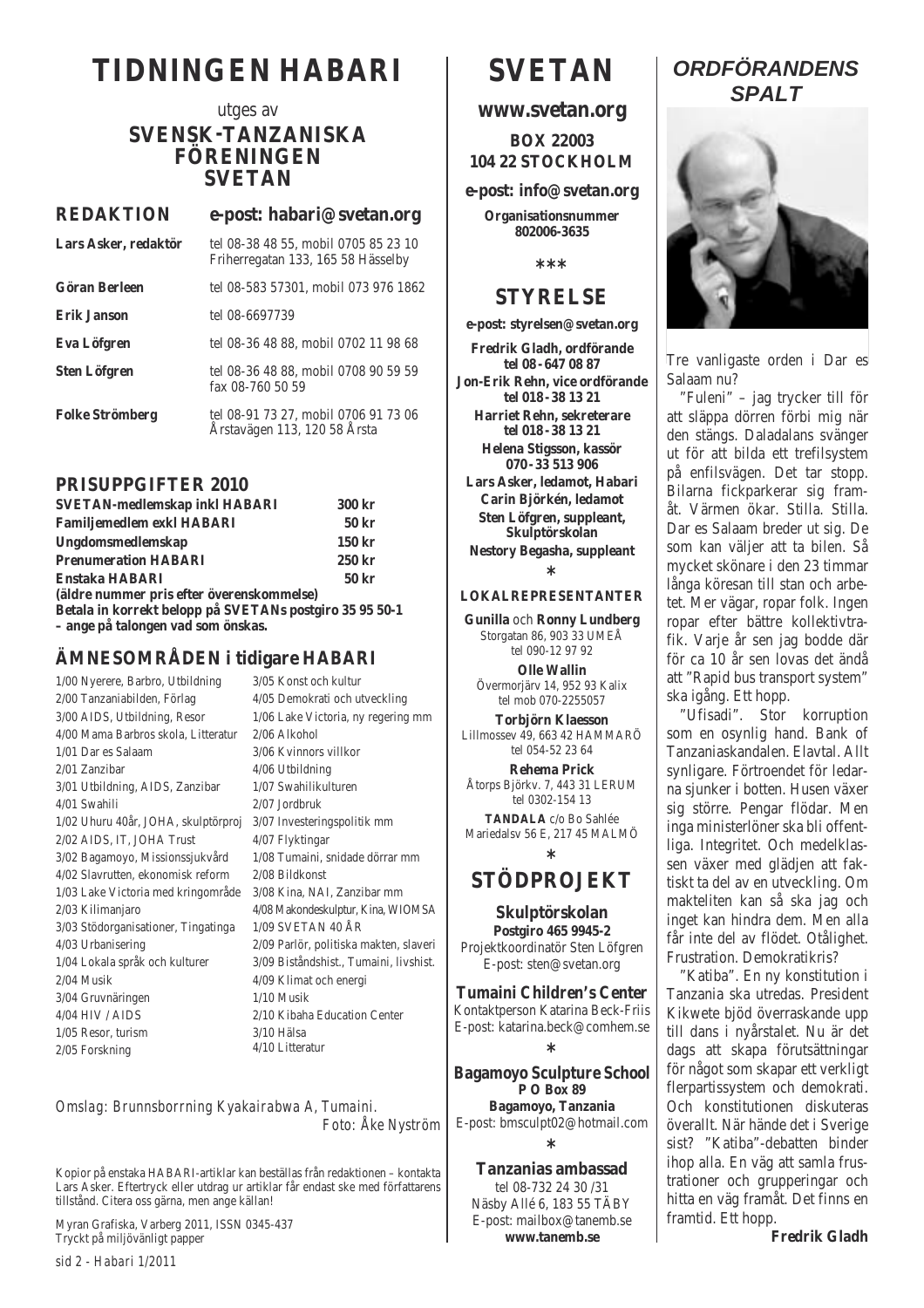# *Guns for fish: How Lake Victoria pirates make billions*

### **This story is based on an article in September by** *Guardian on Sunday*  **correspondent.**

"When Jackson Muremwa retired after serving the public for 30 years, he decided to invest his pension in Lake Victoria's fishing industry. Having been attracted by the once prosperous Nile Perch sector, the 65-year-old father of eight invested in modern fishing gear worth Sh 25 million, in order to join the thousands of fishermen. Business was booming on Soswa Island, where Muremwa was bringing in an average Sh 1.4 million a week after expenses. But it was not long before his dream of a comfortable retirement was cut short. After about a month in business, his workers returned one day with empty hands, after they were attacked by armed pirates who walked off with all their fishing gear."

That was the end of a prosperous fisherman. He can't work again at his age and are now relying on a monthly stipend.

#### **The full story**

Muremwa is among thousands of fishermen in the Lake Victoria area whose livelihoods have been ruined by pirates in the absence of government security forces. Pirates on Lake Victoria don't demand ransom; they just take all the belongings of their victims mainly fishing nets, outboard engines and sometime hard cash, maybe in transit from fish processing plants. Sometimes they kill those who try to resist their raids, which predominately take place in the middle of the night but also been done in broad daylight.

For years thousands of fishermen in Lake Victoria enjoyed a safe working environment. But today, the fishermen on the lake have pirates to worry about. In the 1990s, when a spike in Europe's demand for Nile Perch triggered investment in the region, pirates started to target Lake Victoria fishermen. Now nearly two decades on, neither the government nor the fishing community has managed to stop the piracy, which probably costs the industry nearly Sh 300 million every month. Many actions has been taken, but the lake is no safer a place for the fishermen, whose combined efforts have enabled Tanzania to export close to \$ 200 million of Nile Perch every year.

#### **Political promises**

During the 2005 campaign, CCM presidential candidate Jakaya Kikwete promised to end piracy in Tanzania's territory of Lake Victoria. Five years later, the problem is worse than ever. Year 2010 Kikwete again promised to make piracy history. Kikwete said that the government, under the assistance of the US and EU countries, would deploy modern patrol boats in Lake Victoria to establish security. The US government has also agreed to train the marine police on how to combat piracy, according to President Kikwete. But what measures have been put in place to curb piracy since the president's first pledge back in 2005?

The minister in charge of the police force, Lawrence Masha had his campaign predominately funded by the fishing community. Still the police have totally failed to dismantle the piracy network on the lake. Many fishermen feel that Minister Masha hasn't lived up to his promises to curb the worsening situation. Some patrol boats have been deployed, but fishermen say lake security forces need more sophisticated navigation equipment and not just mere fishing boats with outboard engines.

#### **The pirates operations**

The pirates of Lake Victoria region have advanced speedboats, which they use to terrorise the 52,000 fishermen. Reliable sources tell that some of these pirates are sponsored by some of the wealthiest fishermen in the region, who are trying to thwart their competition. The sponsors buy the stolen fishing gear and outboard engines, and they play a crucial role in bribing senior law enforcers to obtain protection of their illicit business. It is said that all the stolen fishing gear from Kenya and Uganda is sold in Tanzania, and those stolen in Tanzania is sold to similar buyers in Kenya or Uganda. The network involves guns, money and political power.

Because of this network, the \$ 700 million fishing industry, mainly composed of Nile Perch and sardine fishing, is being put in jeopardy. With no effective police patrol, the fishermen have been forced to be hostile against anybody they meet in their fishing territory and many innocent fishermen have been killed or robbed at gunpoint. The economic integration of the East Africa Political Federation is mirrored by an 'East Africa Pirates Union'.

#### **Red/FS**



*Common fishing vessel in a small village in Bunda district. Photo: Red Marlin*

*Habari 1/2011 - sid 3*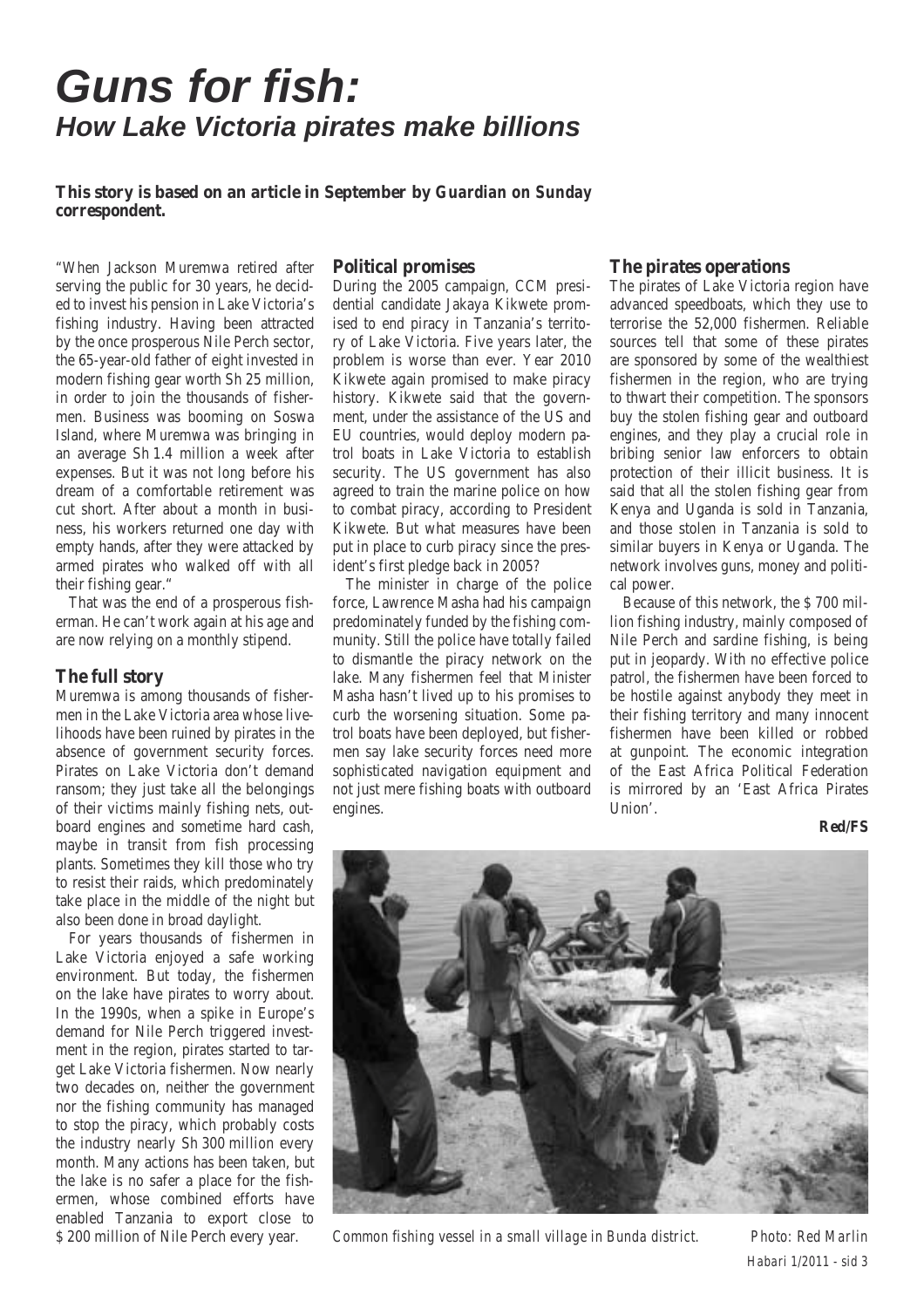# *Tanzanias väg mot Millenniemålet*

**Tanzania avskaffade sina skolavgifter år 2002 för att nå FN:s millenniemål nummer två. Målet är att alla barn i världen ska börja grundskolan år 2015. Det ingår också i målet att alla barn som registrerats i första klass ska närvara vid undervisningen och slutföra grundskolan.**

Stora framgångar har skett globalt i strävan att få alla barn registrerade i grundskolan. I utvecklingsländerna som helhet så började 87 % skolan år 2007 jämfört med 83 % år 2000. De största förändringarna har skett i Afrika söder om Sahara, där antalet registrerade ökade med 15 % och i Södra Asien där ökningen låg på 11 %. I Afrika söder om Sahara har den globala ekonomiska krisen och en snabb befolkningstillväxt varit hinder för att nå målet till 2015. Trots de här svårigheterna har miljoner fler barn börjat skolan sedan reformerna inleddes.

Utvecklingen i Afrika söder om Sahara har varit positiv men det är fortfarande i denna världsdel där minst antal barn går i skolan. Globalt är det 72 miljoner barn som inte går i grundskolan och nästan hälften av dessa finns i Afrika Söder om Sahara.

#### **Hög inskrivning**

Enligt FN:s beräkningar kommer 26 miljoner barn världen över inte gå i skolan år 2015. Det är högst osannolikt att millenniemålet kommer att uppfyllas.

Det går olika bra för olika länder med att uppfylla millenniemålet i Afrika söder om Sahara. Ett land som FN anser vara ett av de länderna som det har gått bäst i, är Tanzania. Över 99 % av barnen börjar grundskolan idag jämfört med 57 % år 2002 och det är ungefär lika många flickor som börjar skolan som pojkar.

Tanzania är nu på god väg att nå målet tidigare än år 2015. (Under början på sjuttiotalet, under Nyerereregimens stora satsning på utbildning, började också i det närmaste alla barn i skolan.)

#### **Men dåliga studieresultat**

Tanzanias regering har haft stora framgångar med att öka antalet barn som börjar skolan, men från många NGO:s har det uppmärksammats att nya problem har uppstått sedan reformerna inleddes. Regeringen har drivit igenom reformerna så snabbt, att det inte hunnits med att bygga tillräckligt många nya skolor och utbilda tillräckligt många nya lärare för

att hantera situationen. Skolavgifterna har slopats, men eleverna får betala för en mängd andra saker istället; allt från skolböcker, pennor och skoluniformer till toalettbesök.

Regeringen satsar stenhårt på att nå millenniemålet inför 2015, men har tyvärr inte tillräckliga resurser för att kunna bedriva en undervisning av god kvalité.

#### **Lärarbrist och för stora klasser**

Eftersom det inte finns tillräckligt med lärare i förhållande till antalet elever, så har många klasser mer än fördubblats. Det är inte ovanligt med skolklasser på upp till 90 elever. 32-åriga Grace undervisar på en skola i Bagamoyo, där klasserna har blivit dubbelt så stora sedan reformerna påbörjades. Det är i snitt 100 elever per lärare och skolan har ett underskott på 90 bänkar. Grace mår mycket dåligt av situationen: "Det är så svårt för att eleverna är så många. När jag gick i skolan var eleverna omkring 42, ibland 48. Det är väldigt jobbigt att jag måste handskas med dubbelt så många. Lärare, böcker, klassrum och toaletter borde öka i förhållande till antalet elever."

Regeringen har försökt fylla behovet av nya lärare och klassrum, och har byggt tiotusentals nya skolor samt utbildat tiotusentals nya lärare. Trots de här ansträngningarna så räcker inte antalet lärare och klassrum till, eftersom antalet nya elever har varit enormt de senaste åren.

Det finns NGO:s som hävdar att det inte stämmer att 99 % av barnen börjar skolan. Enligt en undersökning gjord av The Tanzania Education Network, registreras endast 76 % av barnen. I undersökningen står också att hälften av eleverna som går ut grundskolan inte har tillräckliga betyg för att fortsätta till nästa nivå, som är Secondary School. Rapporten kommer också fram till att 3 000 flickor hoppar av skolan varje år på grund av tidig graviditet.

#### **Twawezas larmrapport**

Den otillräckliga undervisningen har lett till att många elever inte lär sig tillräckligt mycket i skolan. NGO:n Twaweza har gjort en omfattande undersökning om det här problemet. Under undersökningen intervjuades över 20 000 barn i över 40 000 hushåll.

Barnen fick genomföra tester, för att se om de hade de kunskaper som de borde ha enligt läroplanen.

Resultatet är långt under förväntan. De huvudsakliga slutsatserna är följande: sju av tio tredjeklassare klarar inte av att läsa grundläggande Swahili, nio av tio tredjeklassare kan inte läsa grundläggande engelska. Av tio elever i årskurs tre klarar endast åtta av grundläggande matematik.

Twaweza har mycket gott anseende så resultaten bör tas på stort allvar. Undersökningen presenterades i september det här året och är den största i det här ämnet som någonsin gjorts.

Twaweza presenterar inte enbart sina slutsatser, utan kommer också med förslag på lösningar. Ett av förslagen är, att alla skolors resultat ska samlas i en databas och göras tillgängliga online och i medier. På så sätt kan regeringstjänstemän, lärare, föräldrar och elever se ifall deras skolor ligger under eller över det nationella genomsnittet.

#### **Cash on Delivery**

Twaweza presenterar också ett väldigt annorlunda förslag, som Tanzanias president Jakaya Kikwete tidigare hyllat. Förslaget Kallas "Cash on Delivery" och innebär att en belöning på 200 dollar ska ges till skolledningen, då elever uppnått överenskomna resultat i undervisningen. "Cash on Delivery" ska fungera som en morot, och peppa de inblandade att nå bra resultat. Twaweza anser att det här är en kontroversiell idé, men tror att den kan fungera. Enligt dem så kan det vara bra att försöka med en annorlunda metod, då vanliga strategier har misslyckats och man står inför en så allvarlig kris, som den i Tanzania.

#### **Låg motivation bland lärarna**

I likhet med många andra NGO:s, så anser Twaweza att bristen på motivation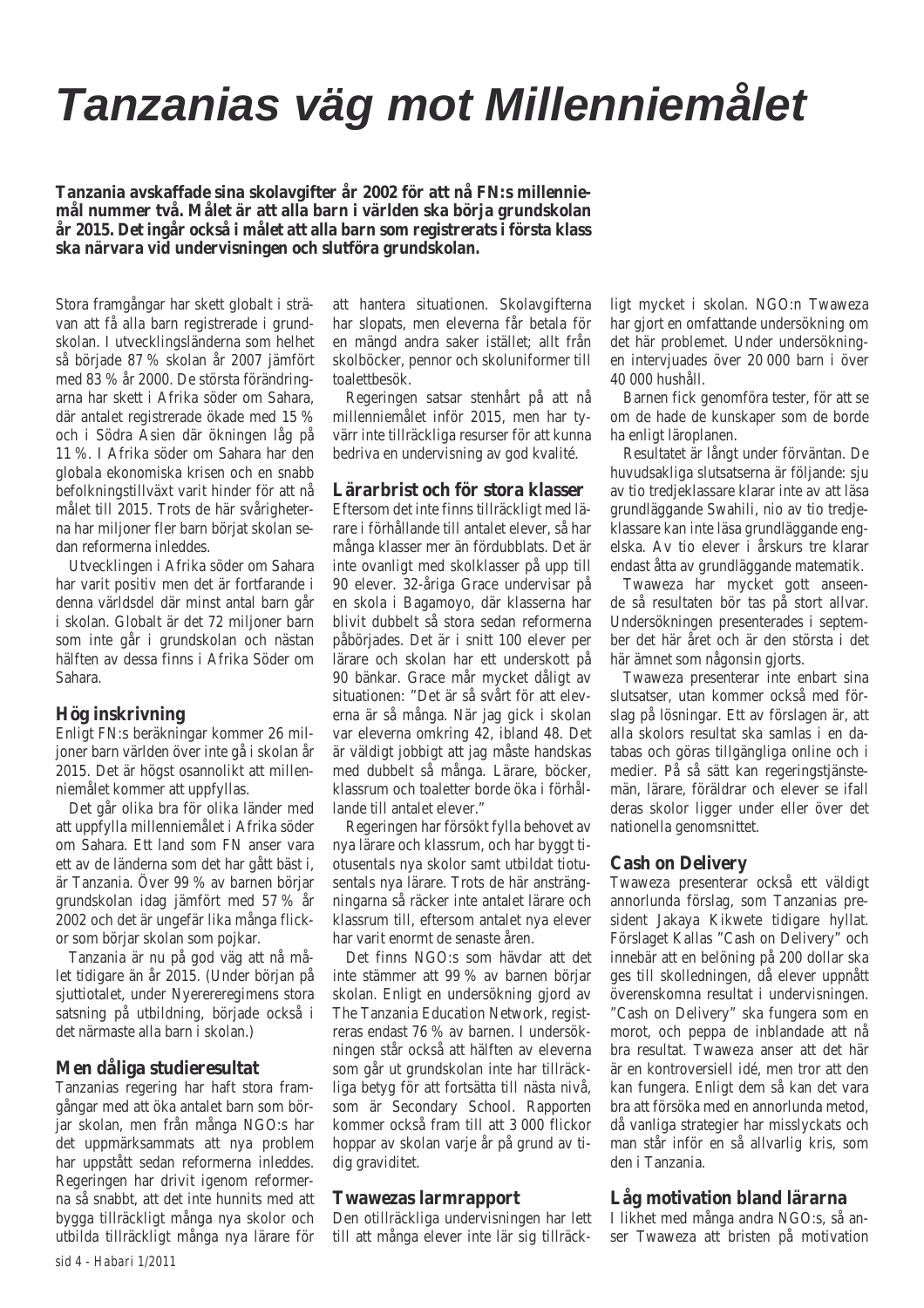

hos lärare är ett av de största hindren för att nå en undervisning av god kvalité. Det här problemet märkte jag själv mycket av, då jag praktiserade på en skola i Karumo i norra Tanzania. Många lärare är missnöjda, för att de inte får bestämma själva var de vill jobba. Regeringen placerar ut dem på en ort utan att ta hänsyn till var de kommer ifrån eller var deras famili bor.

Läraren John, som jag arbetade tillsammans med, är placerad i norra Tanzania, medan hans fru och dotter bor längst ner i södra delen. Han berättade för mig hur jobbigt det är för honom att vara så långt ifrån sin familj: "Jag saknar min fru och min dotter så mycket, men kan bara träffa dem en gång om året eftersom det är så långt att resa. Jag gillar inte heller läraryrket. Lönen är för låg och jag och min fru bråkar alltid för att jag inte kan skicka tillräckligt med pengar för att försörja dem. Det är inget bra yrke att vara lärare, jag ångrar att jag inte studerade till att bli revisor istället", berättar han besviket.

Många lärare är precis som John missnöjda med att bli placerade långt ifrån sina hemorter. Det är också vanligt att lärare är missnöjda med sina löner, som är relativt låga. De här problemen leder till att många lärare är dåligt motiverade, och strävar efter att byta jobb. En del kommer för sent till sina lektioner, eller dyker ibland inte upp alls på grund av bristande engagemang.

# **Det har gått för fort**

All kritik som finns mot det sätt Tanzanias regering har genomfört skolreformerna på, är samstämmig. Det har gått för fort, och fokus har varit på kvantitet istället för på kvalitet. Det finns dock hopp om att Tanzania kommer lyckas få bukt med sina problem. De reformer som nu genomförts har skett på bara några år. Under den här tiden har flera miljoner barn fått möjlighet att börja skolan, många nya lärare har utbildats, och många fler skolor har byggts. Eftersom Tanzanias regering har lyckats med de här bedrifterna, borde de också ha kapaciteten att genomföra fler förändringar. Det förutsätter dock att regeringen lyssnar till de förslag som kommer från Twaweza och andra NGO:s. Ett hoppingivande tecken är att regeringen är öppen för kritik, och inte förnekar de problem som har uppstått.

Tanzania har lyckats bli ett av de ledande länderna i Afrika söder om Sahara, då det gäller antalet barn som registreras i skolan. Genom den här bedriften har landets regering visat sin kapacitet till att genomföra snabba förändringar. Genom att fortsätta samarbeta med FN och också börja samarbeta med NGO:s som Twaweza, så finns alla förhoppningar om att Tanzania kan bli ledande i Afrika, även när det gäller kvaliteten av skolgången.

#### TWAWEZA

Twaweza betyder översatt till engelska "We can (make it happen)". Det är en oberoende organisation som grundades år 2009, och arbetar för en storskalig förändring i Östafrika. Twaweza anser att förändring som varar kräver initiativ uppifrån. Ett av organisationens mål är att sprida information till människor, så att de själva kan skapa förändring i sina samhällen, samt utkräva regeringen på ansvar.

Ett av Twawezas motton är att förändring tar tid. Organisationen ägnar sig inte åt kortvariga aktiviteter, utan har en tio-årig handlingsplan, med två mål. Twawezas första mål är att människor ska ha tillgång till trovärdig information, snabbt och billigt. Medborgare ska vara aktiva i samhällsdebatter och också själva försöka påverka utvecklingen.

Twawezas andra mål är att medborgare ska ha tillgång till grundläggande utbildning, god sjukvård och rent vatten.

Twaweza arbetar genom att använda sig av institutioner och nätverk som redan existerar. En metod är att initiera samarbete mellan grupper som inte vanligtvis har kontakt med varandra, som lärares fackförbund och kyrkan. På så vis kan en grupp ägna sig åt det som den kan bäst, samtidigt som den tar del av informationen från en annan grupps kunskapsområde.

Enligt Twaweza har arbetet precis kommit igång. Hittills har fokus legat på att bedriva forskning, etablera organisationen och upprätta system. Twaweza planerar dock att utvidga sin verksamhet och utforskar för tillfället möjligheterna till samarbete med en mängd nya partners.

Bild o text: **Jamal Sebnat**

Jag heter Jamal och är student på Färnebo Folkhögskola. Under våren var min klass i Tanzania där vi praktiserade på olika organisationer och folkhögskolor. Jag och två av mina klasskamrater praktiserade i byn Karumo, som ligger vid Viktoriasjön väster om Mwanza. Nu är vi tillbaka i Sverige, och håller på med våra informationsarbeten, som syftar till att sprida de erfarenheter som vi har fått under vår praktik. I mitt informationsarbete har jag skrivit om de reformer som den Tanzaniska grundskolan genomgått de senaste åren.

Tanken till att skriva en artikel om grundskolan i Tanzania, kom från upplevelser som jag hade under min praktik i Karumo. Skolgång är en viktigt del av livet i Tanzania, men också grunden

till många av problemen i samhället. Grundskolan i Tanzania är gratis, men gymnasiet och universitetet kostar. I Karumo märktes tydligt resultatet av de här omständigheterna, nästan alla barn gick i skolan medan byns unga kvinnor och män var strandsatta i byn.

Jag blev nyfiken på vad som låg bakom den här situationen, och började ta reda på mer om hur det Tanzaniska skolsystemet fungerar. När jag kom tillbaka från Tanzania, bestämde jag mig för att arbeta med den här frågan i mitt informationsarbete. Resultatet blev en artikel om Tanzanias strävan att nå FN:s millenniemål nummer två, som är att alla barn ska börja grundskolan år 2015.

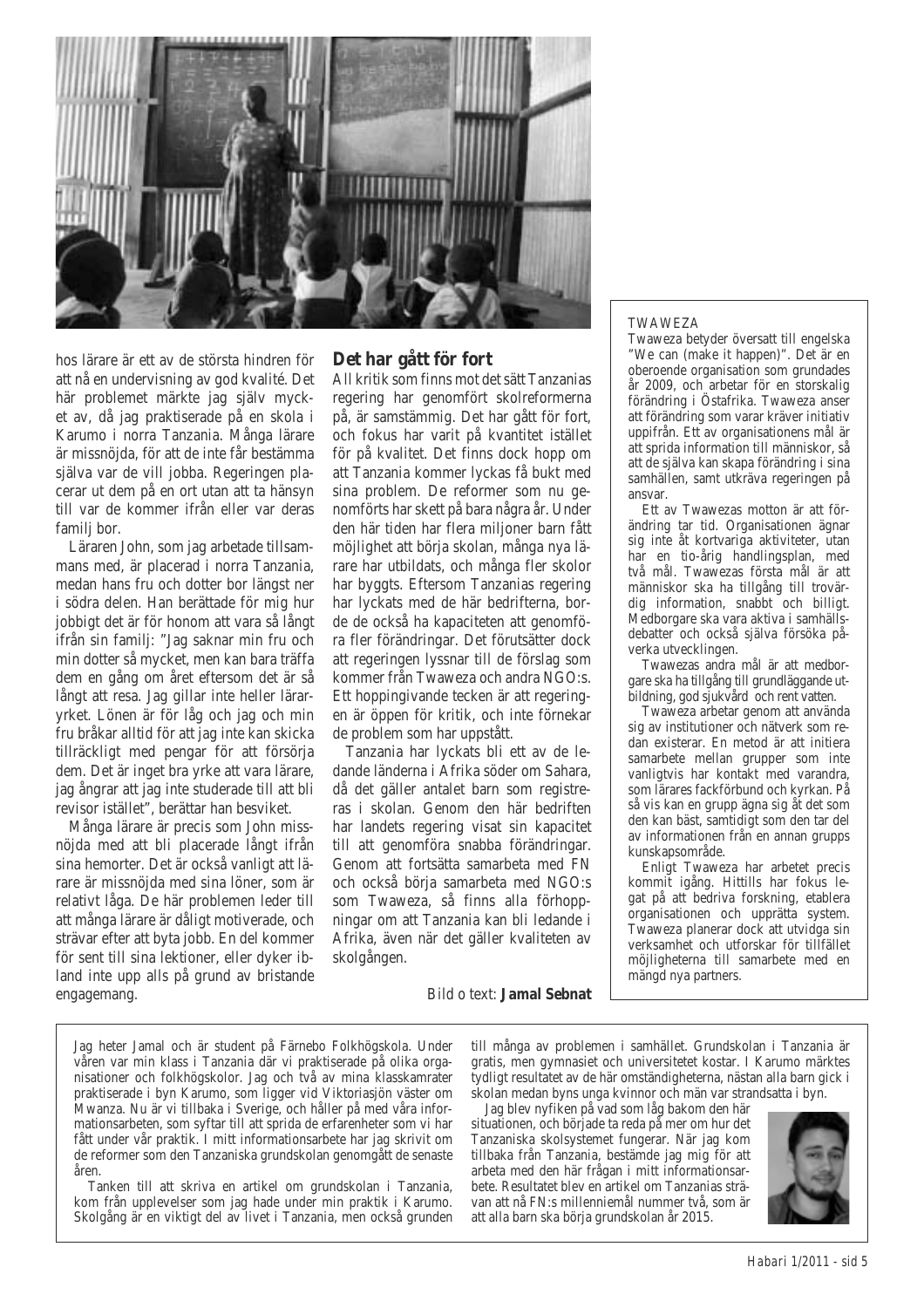# *Rugby i Arusha*

**Paul "Iddi" Mukhwana från Uganda och Andre de Beer från Zimbabwe hade ett tag planerat för att starta någon slags verksamhet för att erbjuda utsatta ungdomar något meningsfullt att göra. De grundade Arusha Rugby Development Project. Det har nu funnits i snart två år och har kommit en bra bit på väg. Här berättar Johanna Bergsten om projektet.**

- Vi vill ge ungdomar en möjlighet till fritidsintresse, något de kan vara stolta över att de kan, säger Iddi. Han är från Uganda och efter att ha bott några år i Arusha i norra Tanzania träffade han nyinflyttade Andre Zimbabwe. De började snart diskutera idéer för att jobba med utsatta ungdomar i Arusha. Arusha är en tuff stad som är uppdelad mellan vanliga tanzanier, ditflyttade människor från världens alla hörn, och safariturister. Iddi och Andre ville ge något tillbaka till Arusha och Tanzania. Att det blev just rugby var delvis en slump – de ville börja med någon sportaktivitet och eftersom att de båda var aktiva i Arushas rugbyklubb Rhinos fick de kontakt med Irländska Rugbyförbundet. Det hade avsatt resurser för att sprida rugby i världen, speciellt i samväldesländer som Tanzania. Tanzania är bland de länder där rugbysporten är minst spridd, troligen beroende på att det aldrig var en formell engelsk koloni som t ex Kenya. I Iddis och Andres hemländer är dock rugby stora sporter och båda har spelat mycket när de var yngre.

# **100 rugbybollar**

De fick medel från Irland (bland annat 100 rugbybollar) och började organisera lag och satte snart upp ett cupmatchsystem för ungdomarna. Iddi igen: Vi ville att ungdomarna skulle se att de fick något ut av rugbyn snabbt. De skulle se att de kunde utnyttja sina nya kunskaper och genom matcherna träffa andra ungdomar från andra delar av staden.

Han fortsätter: Från början var det mest en slump att vi började med rugby i det här projektet, men det är en bra sport att lära ut till de här ungdomarna, det är ett lagspel med tydliga regler där alla spelare i laget måste samarbeta hela tiden. Det bygger på laganda och kämpaglöd och det blir något nytt och förhoppningsvis mer spännande än att spela t ex fotboll.

# **Vuxna förebilder**

Några av ungdomarna visade sig vara riktiga talanger och en av dem fick snart börja spela matcher med stadens A-lag.

Redan från början spelade ungdomarna öppningsmatcher när seniorlagen i Tanzania möttes för sina seriematcher i Arusha. Ungdomarna fick förutom att spela själva se en ny miljö, lära sig spelet genom att titta på andra matcher och få vuxna förebilder som spelade. Innan rugbyprojektet startade hade det bara funnits ett ungdomslag i Arusha, från den internationella privatskolan International School of Moshi, Arusha Campus (ISM). Det var förstås positivt även för dem att spela fler matcher och få motstånd, dock började de snart förlora mot "ungdomarna från gatan", vilket nog inte upplevdes som så kul. Två klubbar med lag från två olika åldersklasser har hängt med sedan Arusha Development Project drog igång. I övrigt har lagen, förutom ISM, varierat en del. Som mest har det funnits sex lag i staden men i senaste halvåret har det gått lite trögt.

- Vi hinner inte träna hur många lag som helst själva. I juni och juli hade vi en volontär, en kille från Nya Zeeland, som hjälpte oss, och även om vår tanzaniske vän Juma hjälper till med träning och coaching är det inte tillräckligt. Nu i vår ska vi dock ta nya tag när seniorseriespelet kommer igång igen. Vi önskar dock att få hjälp, både ekonomiskt och träningsmässigt.

# **Finansieringsproblem**

Det senaste året har de främst tagit pengar ur egen ficka och haft insamlingar för att finansiera transport för ungdomarna till matcher, mat på matchdagar, träningsskor och matchtröjor. Samarbetet med Irland var bara ett halvårsprojekt. Men Iddi och Andre kämpar på. De gillar rugbysporten och vi vill fortsätta arbeta med ungdomarna i lagen.

Just nu jobbar de även med att få igång ett eget seniorlag. De tycker att det behövs ett alternativ till det andra laget i staden vilket mest består att av inflyttade sydafrikaner och en del andra västerlänningar och få tanzanier. Iddi förklarar: - Det är bra med fler lag för att få konkurrens och samtidigt utvecklas tillsammans



*Laguppställning efter träning på Parlotti, tränarna Iddi och Juma bak till höger. Mt Meru i bakgrunden.*

och kunna spela fler matcher. Vi kan också låta fler av våra äldre ungdomar spela i seniorlaget med oss samtidigt som vi kan locka äldre folk att prova på.

För oss svenskar är rugby en i stort sätt okänd sport, men efter att ha tillbringat tid med rugbyprojektet kan jag själv intyga att det är roligare och mer spännande än vi kanske tänker oss. Även om det är lite komplicerat går det snabbt att lära sig så pass mycket att man kan spela meningsfulla matcher. Dessutom finns rugby i två olika versioner, dels den tuffa elvamannarugbyn med tacklingar, dels den snabba och tekniska sjumannavarianten som ofta spelas i mixade lag tjejer och killar tillsammans.

Arusha Rugby Development Project är egentligen en del i ett större projekt som killarna driver som de kallar Arusha Irie. Ett annat mål är att jobba med gatubarn och skapa vad vi i Sverige skulle kallla mellanvägsboende, att erbjuda bostad och skolgång på ungdomarnas eget ansvar men under uppsikt.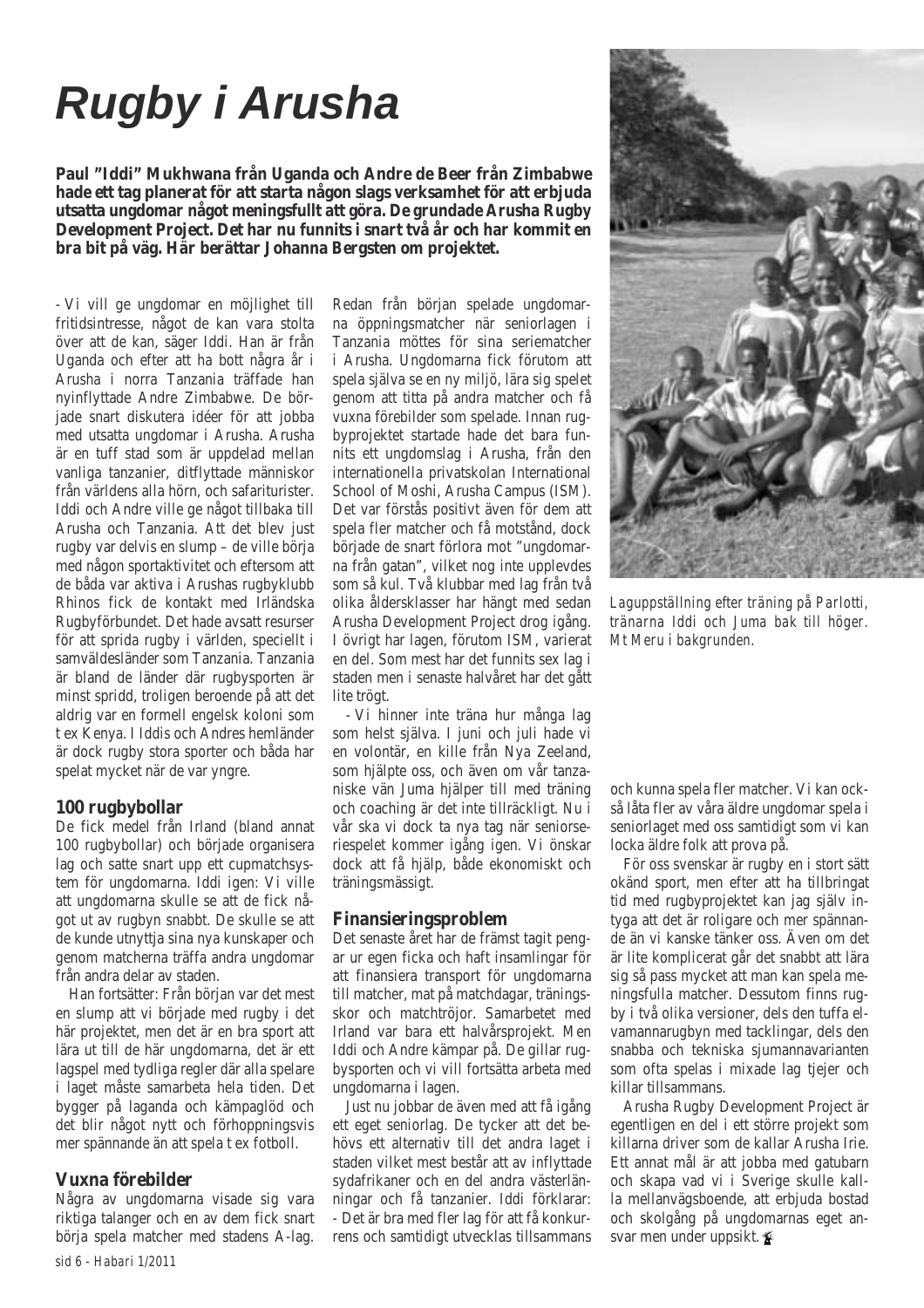



*Glada ungdomar efter rugbymatch.*

# *Folkhögskoleutbyte om globala rättvisefrågor*

**"Du kan inte lära dig något om smaken från en apelsin genom att äta en banan."**

*George Oscar Mangoma, rektor Njombe Folk Development College, Tanzania.*

Swahiliordet "Karibu" som betyder att komma nära, att närma sig, välkommen är också namnet på de två systerföreningarna, *Föreningen Karibu* Sverige och *Karibu Tanzania Association*, som arbetar med samordning av de svenska folkhögskolornas kontakter med sina vänskolor, *Folk Development Colleges*, i Tanzania. Genom projektet "Utbyte och utbildning om globala rättvisefrågor" har de båda styrelserna fått möjligheten att arbeta fram en gemensam värdegrund och formulera strategier för en långsiktig utveckling av samarbetet.



*Träningsmatch, ungdomarna kämpar hårt.*

*Match på stora rugbystadion, Parlotti mot ISM.*



11–14 oktober välkomnade *Forsa folkhögskola* styrelsen för Karibu Tanzania Association. Besöket var ett led i arbetet för att öka kunskaperna om hur skolorna arbetar i respektive länder. Särskilt två av utbildningarna på Forsa folkhögskola, Textil Design Mode och utbildningen till beroendeterapeut, väckte stort intresse. Skolan hade i samband med besöket en temavecka om Afrika och dagarna fylldes av allt från afrikansk dans, pedagogiska diskussioner och kvällsmusik med afrikanska rötter i Forsa kyrka.

*Biträdande rektor Ing-Marie Bergroth, Forsa folkhögskola, styrelseledamot i Karibu Sverige.*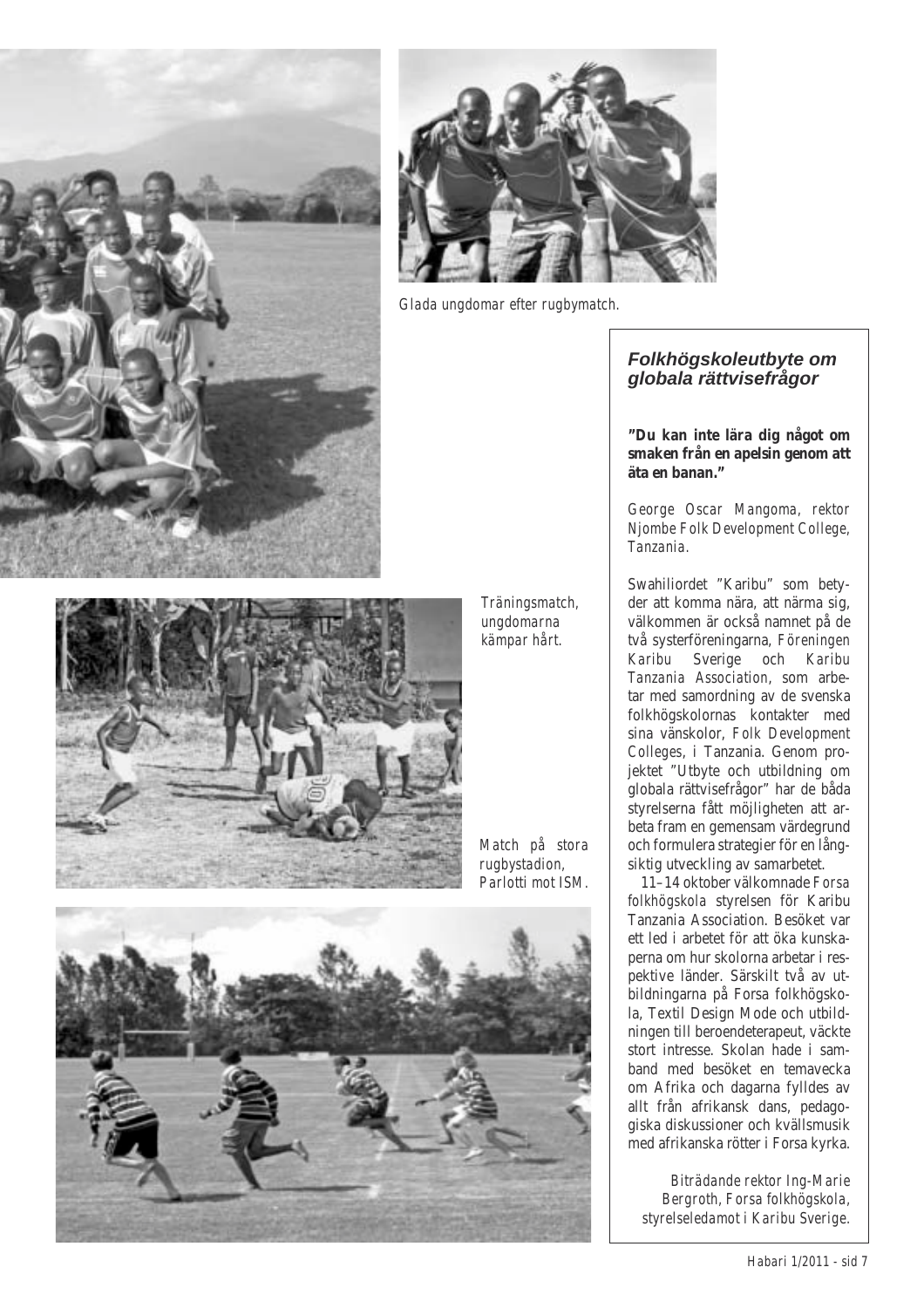# *Ungdomarna kräver politisk förändring*

**I början av hösten under valrörelsen skrev Johanna Bergsten en uppsats inom den tvärvetenskapliga kursen** *Demokrati och Mänskliga Rättigheter* **på Dalarnas Högskola. Hon hade inriktat sig på politisk antropologi och intervjuat ungdomar på en secondary school i Arusha i norra Tanzania om hur de ser på landets politiska system och om hur demokrati och mänskliga rättigheter respekteras i landet. Johanna sammanfattar här sina intryck.**

Tanzanias politiska landskap håller på att förändras. Oppositionen har aldrig varit så stark och den politiska debatten så livlig sedan flerpartisystemet infördes i början på nittiotalet. Oppositionspartiet Chadema gick starkt framåt vid valet i höstas 2010 då de vann parlamentsplatserna för de flesta större städerna. Att intervjua ungdomarna var ett roligt arbete. De var väldigt engagerade i frågorna. Tvärtemot vad jag trodde när jag började arbetet var de allra flesta ungdomarna, nästan alla, kritiska mot regeringspartiet CCM och starkt för oppositionspartiet Chadema. Jag hade en hypotes att de flesta antagligen skulle vara relativt mycket för CCM, som de flesta människor jag har pratat politik med i Tanzania de senaste åren. Ungdomarnas tankar speglar dock en tydlig trend i Arusha och i många andra delar av landet; Chademas och dess ledare dr Slaas popularitet har växt snabbt.

# **Löften utan täckning**

Ungdomarna i min undersökning uttalade en stor trötthet på att korruptionen bara ökar och att inga ordentliga satsningar på vägar, elförsörjning och annan infrastruktur syns. Politikerna lovar samma saker i val efter val och inget händer. De regioner som har inflytelserika politiker i parlamentet eller regeringen får lättare nya sjukhus och vägar, andra regioner inget alls. Ungdomarna diskuterade också vilka svårigheter oppositionen har att ta plats eftersom tidningarna inte vågar vara alltför regeringskritiska, tevesändningar där oppositionspolitiker framför för radikala budskap kan avbrytas och polis och tillståndsgivare kontrolleras av det statsbärande partiet. En av ungdomarna menade att "om oppositionen har ett möte och det störs av CCM och polisen kommer så tar polisen CCM:s parti."

# **Dr Slaa populär**

Arusha var veckorna innan valet präglat av mer eller mindre oroliga valmöten och kravallpolis som åkte runt. Dr Slaa, ledaren för det som under det här valet kom att bli det största oppositionspartiet, Chadema, kommer från trakterna runt Karatu utanför Arusha och det var här som hans popularitet började växa vid det förra valet 2005. Kanske beror Chademas framgångar på bekostnad av CCM just här delvis på att den förre premiärministern Lowassa kommer härifrån. Han var inblandad i den stora Richmondskandalen kring inköp av turbiner för energiproduktion. Ungdomarna pratade också om det i intervjuerna. "Alla vet att Lowassa var inblandad i Richmondskandalen och han avgick för att han visste att han hade gjort fel, men han är fortfarande fri och en parlamentsledamot. Hur kan det vara så?!"

# **Skydda land och naturresurser**

Ungdomarna anser också att politikerna bör leva enklare liv och till exempel inte ha så dyra bilar. I kampanjerna inför valet utlovade Chadema bland många andra saker att ministrars och parlamentsledamöters löner skulle sänkas och att en kraftfull kamp mot korruptionen skulle

Johanna Bergsten bor sedan två år tillbaka i Arusha. Hon kom första gången till Tanzania 2003 genom Färnebo folkhögskola och var sedan där och gjorde två praktikperioder genom folkhögskolan mellan 2005 och 2007. Hon hamnade i Arusha i början av 2008 eftersom hennes pojkvän bor där. Han driver en organisation som erbjuder sportaktiviteter till utsatta ungdomar. Johanna själv har läst dis-

tanskurser på svenska universitet och skrivit en uppsats på C-nivå i ämnet Mänskliga rättigheter/demokrati/socialantropologi.

genomföras. De ville också skydda land och naturresurser mot utländska investeringar. Det är en ständigt aktuell fråga i Arusha och kom upp flera gånger i intervjuerna. "Till exempel när det gäller gruvsektorn, utländska företag kommer hit och tar mycket vinst, politikerna får lite av det men folket får ingenting." Ungdomarna diskuterade dels att vinsterna från naturresurser som mineraler och metaller ska beskattas ordentligt – helst ska all vinst gå till staten – och dels att bördigt land inte ska få brukas i så stor utsträckning av "utlänningar" som för vinsterna ur landet. De syftar antagligen främst på de indiska och vita familjer som har rötter bland annat i Kenya och som nu har stora arealer för kaffeodling och annat i Tanzania. Inför valet förekom det incidenter då motsättningarna yttrade sig i våldsamheter mellan lokalbefolkning och några av dessa familjer i det bördiga området runt Karatu. Chademas retorik kring detta var stundtals häftig. Men många glömmer kanske bort att dr Slaa själv äger stora markområden i Karatu.

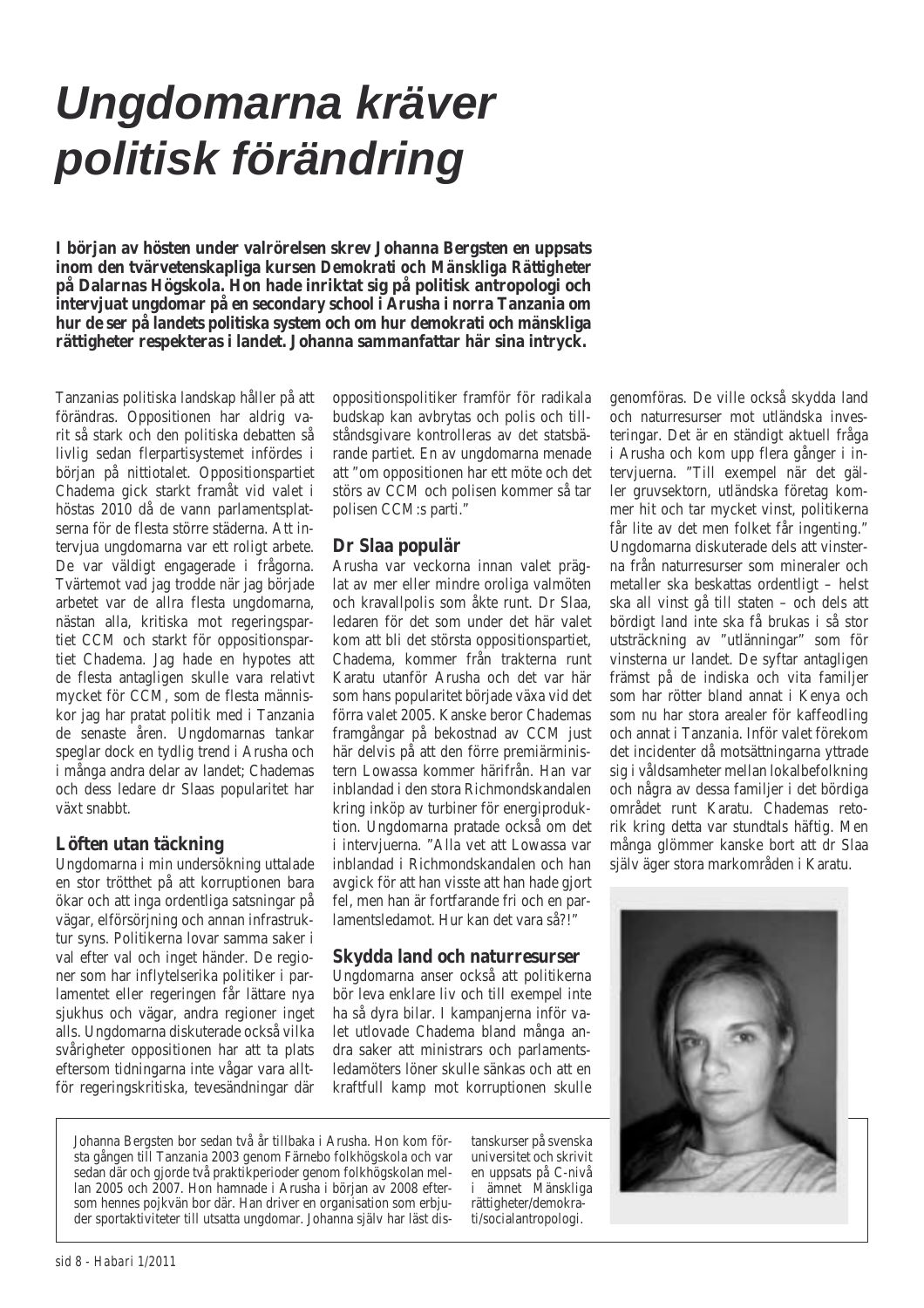# **Lättlurade väljare**

Ett annat av de större problemen i Tanzania som ungdomarna hela tiden kom tillbaka till är att majoriteten av befolkningen, speciellt på landsbygden, har dålig eller ingen utbildning och att det då blir lättare för politikerna att, som ungdomarna uttrycker det, lura folket. Här är ett av alla citat jag har på det temat. "Folk i byarna vet inget om demokrati eftersom att de inte är utbildade, till skillnad mot folk i städerna. Politikerna åker ut i byarna och lovar saker och delar ut khangas och T-shirts och sen röstar folk på dem." Ungdomarna i min undersökning hör till dem som kanske har bäst kunskaper om det här förhållandet eftersom de flesta av dem kommer från landsbygden. De hade genom sponsring fått möjlighet att gå på skolan i utkanten av Arusha där jag gjorde intervjuerna. Skolan som är finansierad främst från kyrkligt håll i USA har en progressiv pedagogik och jag märkte i min undersökning att ungdomarna verkligen har fått kunskaper i hur samhälle och politik funkar och att de tar del av samhällsdebatten. Samtidigt hänvisar de ofta till "i min hemby kom politikerna och sa si eller så". Det hade varit intressant att prata med ungdomar på fler skolor för att se om den ökande oppositionen mot regeringspartiet är en trend i hela landet eller inte. Mycket tyder dock på att det är en stark trend i alla större städer.

#### **Ska man ta till våld?**

En del av ungdomarna diskuterade kring att ta steget att använda våldsam kamp som i Kenya. De menar att CCM aldrig kommer att släppa ifrån sig makten frivilligt, att de kommer att fuska för att vinna val, och att folket då måste gå ut på gatorna. "Exemplet från vad som hände i Kenya förra året finns. Nu börjar folk öppna sina ögon. Det är därför som oppositionen växer här men CCM kan inte tillåta det. Så det kanske blir som i Kenya därför att CCM kommer att stjäla röster. Men då kommer vi att ta till våld, det är det som kommer att föra med sig politisk förändring. För det är vad som hände i Kenya du vet de förändrade sin politik själva. Så vi måste kämpa så att vi kan få en ny ledare en som verkligen kan föra med sig förändring till landet."

#### **Kravaller i januari**

Det var långt ifrån alla ungdomar som tog till så här hårda ord eller skulle ha hållit med om det. Jag tror dock att det speglar en tydlig trend i den politiska utvecklingen i Tanzania. Unga människor är en enorm kraft, och i Tanzania är drygt 50 % av befolkningen under 18 år, och dessa unga är uppenbarligen trötta på hur samhälle och politik är, de vill ha en tydlig förändring. Oppositionen, eller vad man kan kalla en oppositionsrörelse i alla fall i Arusha, har inte slutat sin kamp i och med valet. Den 5:e januari i år var det regelrätta kravaller i centrala delarna av staden och polisen sköt skarpt. BBC Africa rapporterade om tre döda och jag har hört uppgifter om många fler. Det är svårt att veta exakt vad som hände, en av

de utlösande faktorerna var att Chadema hade nekats demonstrationstillstånd, de hade endast fått mötestillstånd, men de demonstrerade ändå. Kravallpolis attackerade demonstrationen och minst fyra högt uppsatta ledare i partiet arresterades, polisen kunde dock inte kontrollera folkmassan så kaos och gatubråk utbröt och höll på i flera timmar.

Politiskt våld står dock sällan eller aldrig för en varaktig och konstruktiv lösning. Vi får hoppas att den politiska utvecklingen i Tanzania kan slå in på en mer dialoglik väg. Vi får också hoppas att Chadema och andra oppositionspartier visar sig mogna uppgiften att verkligen leda och föra en ansvarsfull politisk kamp. Vem som än leder landet måste lyssna på och ge plats åt unga människor. Det ser ut som om de unga i vilket fall som helst kommer att skapa sig utrymmer och inflytande.

*Fotnot: Citaten i artikeln är från intervjuer jag gjorde för min uppsats i ämnet. Ungdomarna är av etiska skäl anonyma.*

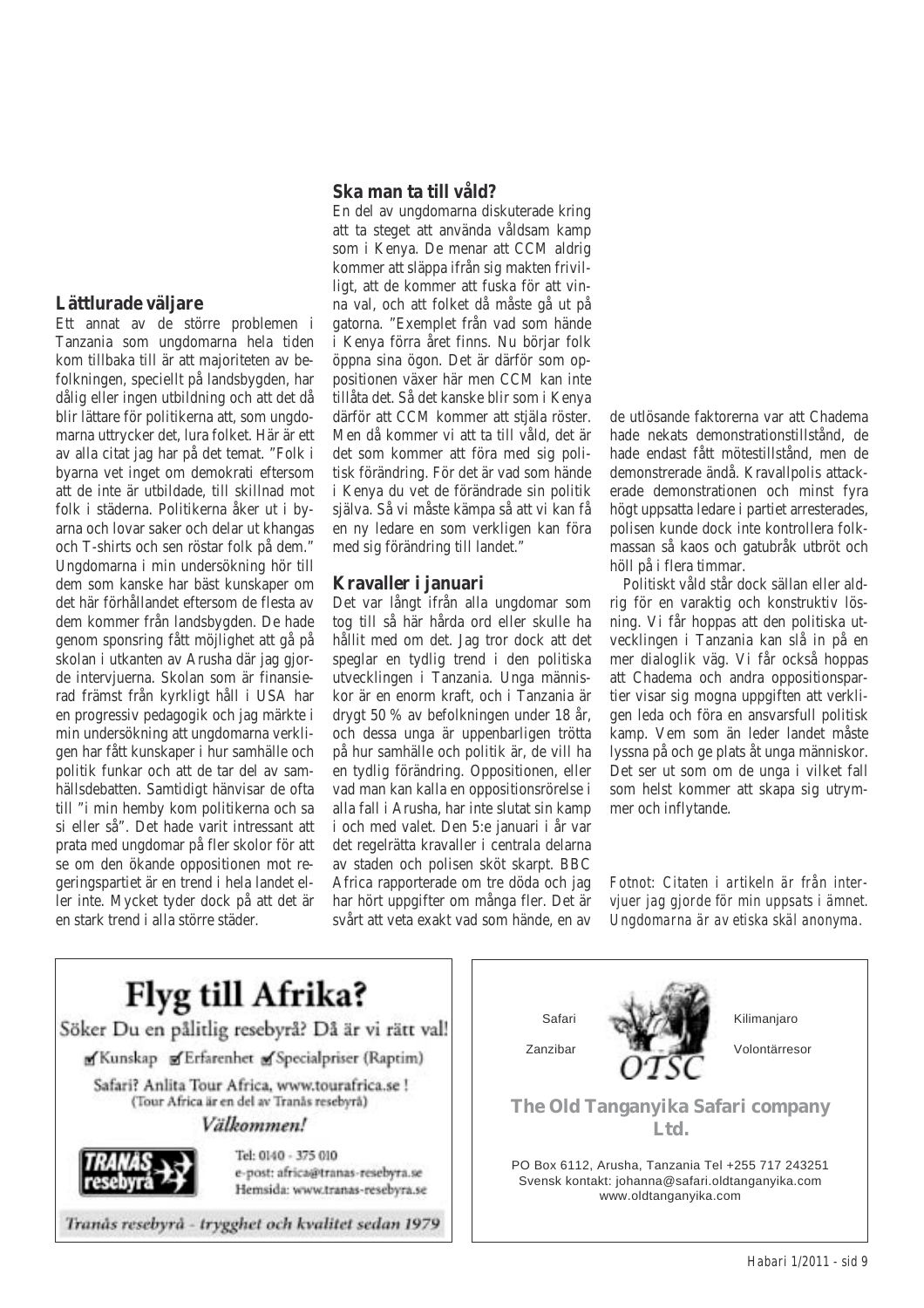# *Kulturaktiviteter*



**Nedan beskriver Eva Löfgren några aktuella kulturaktiviteter som har fokus på Afrika och Tanzania.**

# **Tingatinga – utställning att låna**

På bokmässan i Göteborg i september 2010 hade Tingatinga-kooperativet i Dar es Salaam (Tingatinga Arts Cooperative Society, TACS) en stor utställning med 35 tavlor av ett tiotal olika konstnärer. Dessa tavlor finns nu hos Löfgrens i Barkarby och tanken är att Svetan ska kunna använda dem och ordna utställningar runt om i Sverige. Tavlorna är 75 x 75 cm och uppspända på kilramar. De är alla till försäljning och priset är 1 400 kr styck. Två av tavlorna finns fotograferade nedan men de kommer inte till sin rätt i svart/vitt.

Alla som är intresserade av att köpa en tavla eller låna tavlor till en utställning kan höra av sig till Eva eller Sten Löfgren. Våra kontaktdata står på sid 2 i Habari. Vi har även fotograferat av samtliga tavlor så ni kan få en pdf-fil med samtliga tavlor och välja ut vilka ni vill använda. Vi hoppas detta ska vara ett sätt att marknadsföra de tanzaniska målarna och kultur i Tanzania. Speciellt intressant är detta just nu eftersom SVT visar *Tingatinga Tales* på barnkanalen. Mer om detta nedan.



# **Tingatinga Tales**

Sju tanzaniska målare har deltagit i framtagandet av Tingatinga Tales som visas för barn världen över. De animerade filmerna bygger på afrikanska fabler. Just nu kan man se dem på SVT Play

 $(http://svtplay.se/t/149494/tingatinga).$ Det är Tiger Aspects som köpt copyright för produkten och det har varit många turer kring upphovsrätten, namnet och vilka produkter de har rätt att ta fram. Kooperativet TACS har drivit frågorna och sett till att Tanzania och de tanzanianska målarna får synas och att bakgrunden till Tingatinga-måleriet blir tydlig. SVT får inte visa några tavlor som målats innan Tiger Aspects sålt rättigheterna till SVT.

Kooperativet har även ett samarbete med Lekexperten (www.lekexperten.se) som säljer ett 1 000-bitars pussel som föreställer en tingatinga-målning med zebror.

frikanska stjärnorna Kenneth Nkosi och Rapulana Seiphemo inviger festivalen, den 23 mars på biograf Sture, med sin senaste film *Paradis Stop*. Det är en lättsam komedi om lojalitet, vänskap och om valet mellan den rätta och den lätta vägen.

Torsdag den 27 januari kl 19.00 startar filmserien *Afrikanska Filmklassike*r tillsammans med Klarabiografen i Kulturhuset och Franska Institutet. Under fem torsdagar i vår kan du se guldkorn ur den afrikanska filmhistorien. Vi visar film från Mali, Kongo, Sydafrika, Marocko och Elfenbenskusten. Tyvärr är det inga filmer från Östafrika denna gång. Mer information finns på *www.cinemafrica.se.*



# **Cinema Africa**

Cinema Africa arbetar med att sprida afrikansk film i Sverige genom att arrangera filmfestivaler, filmvisningar med seminarier kring aktuella teman och erbjuda gratis film till skolor runt om i landet. 23-28 mars är det åter dags årets filmfestival på Stockholms mysigaste biografer. Arrangörerna har precis hunnit hem från den främsta afrikanska filmfestivalen, Fespaco i Burkina Faso, och har med sig rykande het film därifrån. De syda-



# **Just Africa**

En ny butik med rötterna i Väst- och Östafrika och en kärlek till den afrikanska kontinenten har öppnats vid Slussen i Stockholm. Förutom butiken finns också ett konstgalleri. Butikens syfte är att sprida den samtida designen och hantverket till en bred publik i Sverige.

*Just Afrika* tydliggör butikens värdegrund – afrikanskt och rättvist. Tyngdpunkten bland varorna ligger på de samtida uttrycken, men de har också ett sortiment av mer traditionellt hantverk. Merparten av varorna handlar ägarna själva direkt på plats i antingen Burkina Faso eller Tanzania, där de arbetar främst tillsammans med hantverkare och småföretagare.

*Just Africa* vill vara en levande butik och de arrangerar ofta temakvällar och evenemang kring utställningar. I september kommer en Tingatinga-utställning där Svetan hoppas få en roll.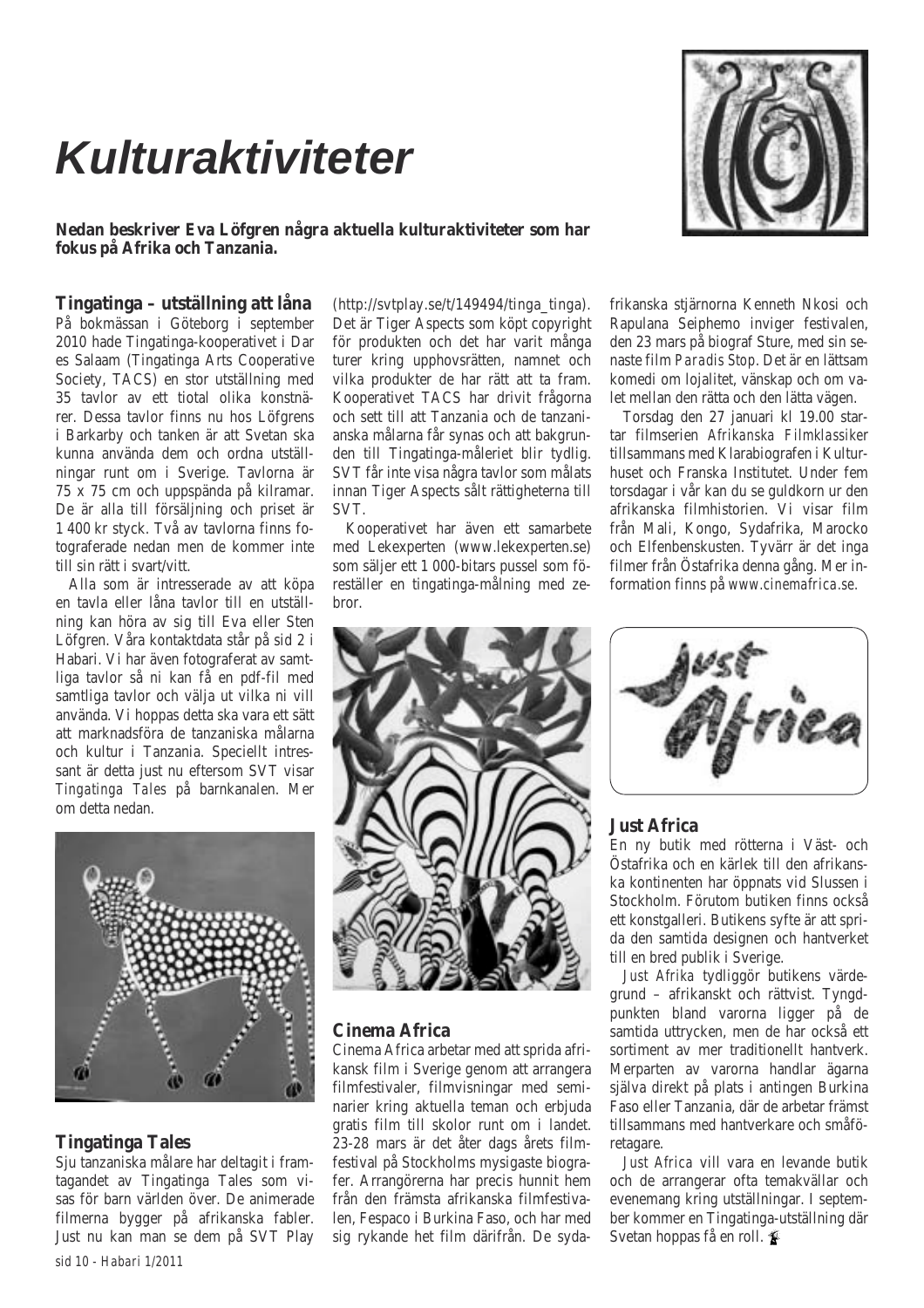# *Tidningskrönikan: Nygammalt styre efter valet*

**Denna tidningskrönika täcker november-januari. Tidningarna domineras denna gång av eftervalsanalys under november. President Kikwete återvaldes och CCM dominerade parlamentsvalet, som väntat – dock mot en starkare opposition än tidigare. Vidare har en ny regering och en ny talman utsetts. Korruptionen kring den gamla radaraffären med Storbritannien har återigen hamnat på löpsedlarna, samtidigt med nya turer kring Tanescos avtal med en generatorleverantör. Slutligen går diskussionen kring en ny konstitution vidare.**

#### *2 nov 2010*

**Observatörsrapporter: 1327 incidenter** Generellt sett gick valet smidigt, men deltagandet var mindre än 50 procent (i förra valet deltog 72 procent). Lokala observatörer från 17 NGO:s meddelade dock att 1327 oegentligheter hade rapporterats från hela landet. Valobservatörerna ansåg för övrigt att NEC (National Electoral Committee) bör utses öppet. *(Mtanzania, Mwananchi, Tanzania Daima)*

#### *4 nov 2010*

#### **Fyra dagar som skakade CCM**

CCM är skadskjutet. De har förlorat platser i parlamentet i valet. Tidigare fästen som Mwanza, Singida och Lindi har förlorats. Oppositionen verkar ha tagit minst 52 platser i hela landet. *(Rai)*

*6 nov 2010*

#### **CCM utvärderar valet**

CCM:s kampanjledare Kinana angav tre skäl till att man förlorade 52 platser till oppositionen. För det första hade man inte uppfyllt sina löften, vilket oppositionen utnyttjade. För det andra hade partiet nominerat kandidater som inte godtogs av valmanskåren. Efter primärvalen körde partiet över medlemmarna och nominerade impopulära kandidater. Tredje skälet var inre strider efter primärvalen med rivaliserande grupper inom de lokala partiledarskikten. *(Mwananchi)*

*7 nov 2010*

#### **Intriger mot talman Sitta**

Det ryktas att några pampar inom CCM försöker förhindra att nuvarande talmannen väljs om. Hittills kandiderar sex partimedlemmar inklusive Sitta. Partiets centralkommitté ska utse tre och överlämna namnen till parlamentet för det slutliga beslutet den 12 november. *(Tanzania Daima, Mwananchi, Nipashe)*

**Opposition kontrollerar tio fullmäktige** Även om CCM vann de allmänna valen lyckades oppositionen vinna i tio lokalval i regionerna Arusha, Manyara, Kigoma, Mwanza och Kilimanyaro. Det var ett stort steg framåt. I förra valet vann man bara 2 fullmäktige. Chadema har gjort särskilt bra ifrån sig följt av NCCR. *(Mwananchi)*

#### *9 nov 2010*

#### **Ledamöter anländer till parlamentet**

Det nya parlamentet öppnar den 12 november. I fem dagar kommer de att välja talman, vice talmän och premiärminister. Parlamentet kommer att ha 239 valda MP plus 105 särskilda platser som utses av partierna på basis av deras röstetal i valet, andra utses av presidenten. Allt som allt blir det 360 ledamöter. *(Mwananchi, Mtanzania, Majira)*

*10 nov 2010*

#### **BHC uttalar sig om BAE radar**

British High Commission (BHC) i Dar es Salaam har uttalat sig om överpriset på BAE Systems radar som köptes av Tanzanias regering. Uttalandet görs med anledning av den utredning som the Serious Fraud Office (SFO) driver i England som visar att mutor betalats via en lokal mellanhand. BHC sa att rättsprocessen fortfarande pågår. *(Raia Mwema)*

#### *11 nov 2010*

#### **Chadema, TLP i lokal koalition**

TLP förhandlar med Chadema om ett gemensamt ledarskap för Moshi distriktsfullmäktige. TLP-ordförande och



*Talman Sitta får gå, åter som minister*

MP för Vunjo Augustine Mrema säger att de planerar varva ordförandeskapet. Oppositionen fick 16 fullmäktigeplatser i valet i Moshi mot CCM:s 15. Chadema har 9 medan TLP har 7. *(Mwananchi) 12 nov 2010*

#### **TUCTA stämmer regeringen**

Fackföreningsrörelsen TUCTA tänker stämma regeringen med anledning av minimilönerna inom offentlig sektor. De hävdar att lönerna inte är de som överenskommits. *(Nipashe, Tanzania m fl) 13 nov 2010*

# **Talmannen dementerar rykten**

Den nyvalda talmannen Anne Makinda dementerar hetsigt de rykten som cirkulerar att hon sköts fram av korrupta ledare för att manövrera ut förre talmannen Sitta. På frågan om hon kommer att uppmuntra debatter som den om Richmondskandalen, svarade hon att det är en av parlamentets roller och att hon önskade än fler sådana debatter. *(Majira, Nipashe, Mtanzania, m fl)*

#### **Oppositions-MP röstar för Makinda**

Valet av Anne Makinda till talman reste flera frågor om oppositionens framtida



*Valet gick i huvudsak lugnt till, även om det fanns exempel på både våld och protester*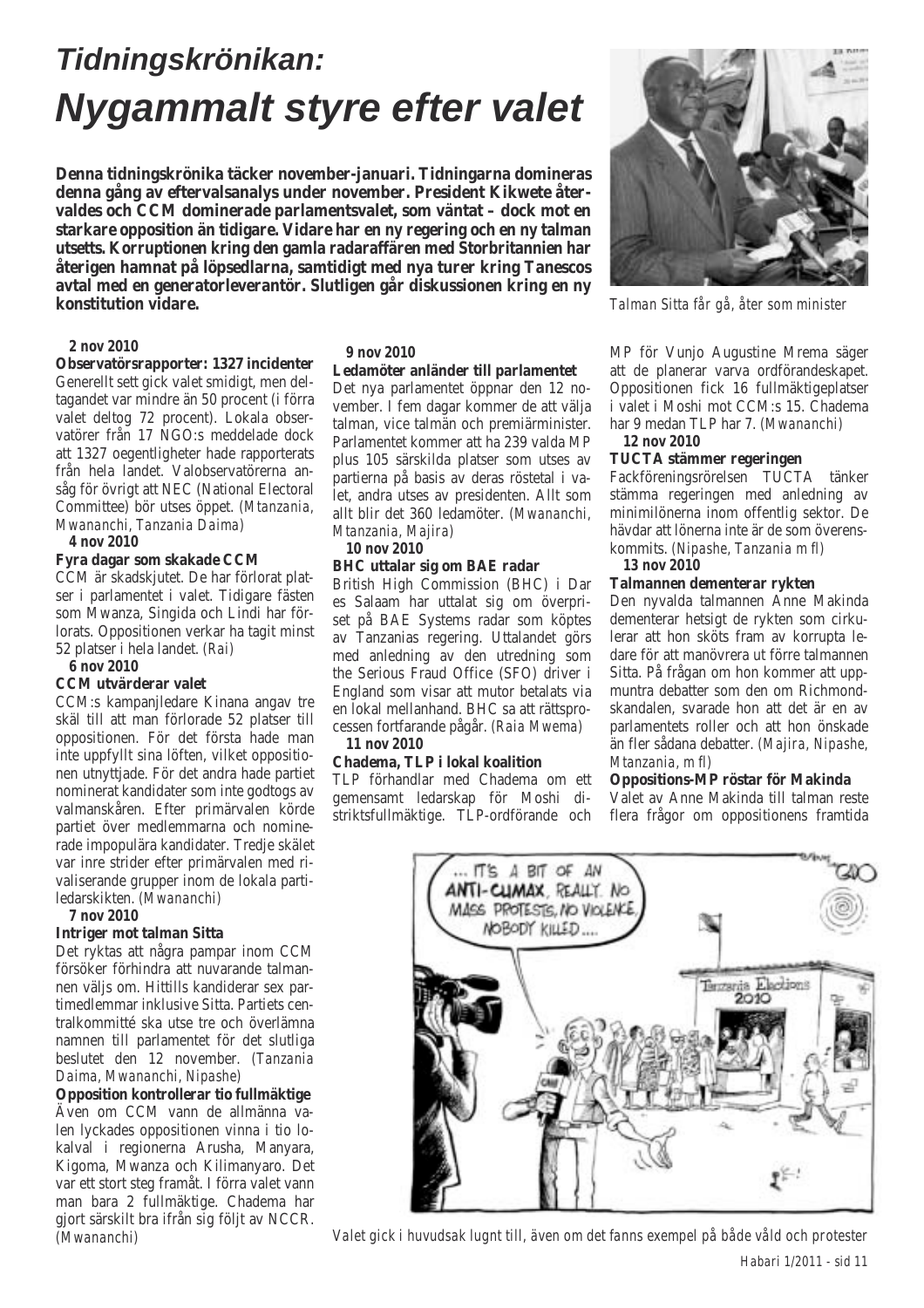

*Ali Mohamed Shein, ny Zanzibarpresident*

roll i parlamentet. Chademas Mabere Marando var motkandidat. Han fick 53 röster från oppositionen som totalt räknar in 85 ledamöter. *(Nipashe)*

*17 nov 2010*

#### **Pampar inblandade i "landgrabbing"**

Landgrabbing har pågått en tid, men har nu ökat och pampar är inblandade som t ex Ridhwan, president Kikwetes son, avgående ministern Marmo, Sophia Simba och Ndulu – chef för Bank of Tanzania. Medan de tunga pamparna roffar åt sig mark i maskopi med lokala tjänstemän, förblir tusentals utan mark. Beslag av förstklassig mark lär pågår i Dar es Salaam, Mwanza, Kilimanjaro och Tanga *(Raia Mwema)*

#### **Blandade känslor för Sheins kabinett**

Dagen efter att Zanzibars nyvalde president Shein offentliggjorde sitt nya kabinett, hävdade flera att det var uppsvällt, motiverat mer av politiska skäl än av ekonomisk nödvändighet. Dr Shein har lagt en onödigt tung börda på skattebetalare när dessa redan är plågade av inflation och ökade kostnader. *(Habari Leo, Nipashe, Tanzania Daima, m fl)*

#### *19 nov 2010*

#### **Många dömer ut nya MP**

President Kikwetes utnämning av tre nya parlamentsledamöter har mottagits med blandade känslor av folk som säger att det är samma gamla vin i nya läglar. Kikwete får utse 10 MP. Han har redan utsett förra finansministern Zakia Meghji, förra ministern Shamsi Nahodha och Makame Mbarawa. *(Mwananchi, Tanzania Daima)*

*22 nov 2010*

#### **Dar får tre veckors elransonering**

Tanesco har aviserat en elransonering på cirka tre veckor som kommer att drabba de flesta delarna av Dar-området på grund av ett tekniskt fel. *(Tanzania Daima)*

#### *24 nov 2010*

**Lowassas familj under utredning**  Polisen i UK har inlett en förundersökning mot sonen Frederick till tidigare premiärministern Edward Lowassa för misstänkta överföringar av pengar från Tanzania. Preliminära uppgifter visar att även Edward Lowassa och hans fru Regina kan vara inblandade. *(Raia Mwema)*

*25 nov 2010*

# **Fattigdomen ökade i Tanzania**

En rapport från UNCTAD (UN agency for trade and development) visar att trots indikationer på viss tillväxt bland de minst utvecklade länderna ökar antalet fattiga stort. I Tanzania har antalet fattiga ökat med 1,3 millioner mellan 2002 och 2007 – ändå ekonomiskt en förhållandevis bra period. *(Majira)*

**UK ger 11 miljarder Sh till folkräkning** Engelska regeringen ställer upp med 11 miljarder shilling för 2012 års folk- och bostadsräkning. Bidraget lämnades över igår till the National Statistics board (NBS). Folkräkningens budget beräknas uppgå till 112 miljarder shilling. *(HabariLeo, Tanzania Daima)*

**Alla distrikt binds ihop med optisk fiber** President Kikwete har meddelat att vid mitten av nästa år ska alla distrikt bli uppkopplade till en landsomfattande optisk fibernät. *(Habari Leo)*

#### *26 nov 2010*

#### **Valet kostade mycket pengar**

Trots att parlamentet just antagit en lag om tillåtna utgifter under valet, visar en utvärdering betydligt större kostnader i valet 2010. En preliminär rapport visar att särskilt CCM gjorde av med mycket pengar under sin kampanj. De skriver också att flera region- och distriktschefer använde offentliga resurser, t ex regeringsbilar i valkampanjen. *(Mwananchi)*



#### *28 nov 2010*

**Land Cruisers till regeringen kostar på** Det sägs att president Kikwetes nya kabinett kommer att kosta landet 9,3 miljarder Sh för inköp av nya Toyota Land Cruiser VX V8. I beloppet ingår inte pengar för service, reservdelar och bensin. *(Majira) 29 nov 2010*

#### **CUFs medverkan i oppositionslägret**

Det största oppositionspartiet Chadema har uppmanat oppositionens näst största parti CUF att klargöra sin inställning till en ny konstitution innan de bereds plats i oppositionslägret. *(Mwananchi) 30 nov 2010*

**Gruvsamarbete med koreanskt företag.**  Det statliga gruvföretaget, STAMICO, har skrivit en preliminär överenskommelse med det sydkoreanska gruvföretaget KORES för gemensam prospektering, gruvbrytning och försäljning gällande främst mangan i Mpanda, Kataviregionen. *(Uhuru)*

#### *3 dec 2010*

**Givarna kritiska till den förda politiken**  Givarkollektivet tog igår upp tillkortakommanden som måste åtgärdas i den andra fasen av the *National Strategy for Growth and Reduction of Poverty* (Mkukuta) som invigdes igår av finansminister Mkulo. Vice ordförande i givarkollektivet Alberic Kacau nämnde sex områden som behöver åtgärdas. *(Mwananchi)* **Tanesco får förklara Dowansskandalen** Efter att Internationella Handelskammaren (ICC) beordrat Tanesco att betala Dowans hela 185 miljarder shilling har många uttryckt missnöje, och energiminister Ngeleja har bett Tanesco att ge en fullständig redogörelse för fallet. Dowans gick till ICC efter att Tanesco gått till högsta domstolen för att stoppa Dowans från att sälja sina turbiner. Dowans ville sälja sedan regeringen stängt elproduktionen och upphävt inköpsavtalet mellan Tanesco och företaget på grund av ej uppfyllda åtaganden. *(Mwananchi)*

# *4 dec 2010*

#### **Resultat från grundskoleexamen**

Resultaten från examina efter primärskolan har släppts med cirka 53 % godkända. De är en väsentlig ökning sedan förra året då 40 % godkändes. Man tror att det har skett en markant förbättring av undervisningens kvalitet. Det var ingen ändring av betygskraven i matte och naturvetenskapliga ämnen. *(Mwananchi, Nipashe m fl) 5 dec 2010*

#### **Pinda vägrar använda nya dyra bilen**

Premiärminister Pinda gav ett föredömligt exempel när han vägrade använda den nya dyra Land Cruisern, som regeringen köpt åt honom – han ansåg att den gamla var tillräckligt bra. *(Mwananchi)*

#### *6 dec 2010*

**Minister: "Inget hot att gå med i EAC"** Ministern för East African Co-operation Samuel Sitta har uppmanat tanzanierna att sluta frukta en anslutning till EAC. Hans ministerium är fast beslutet att värna nationens intressen. *(Mwananchi)*

#### **Mpaka förordar en ny konstitution**

Förre presidenten Mkapa anser att det finns ett reellt behov av en genomgripande förändring av konstitutionen om man ska undvika social och politisk oro. Detta gäller även övriga länder i EAC *(Tanzania Daima)*

#### *7 dec 2010*

# **Det juridiska systemet digitaliseras**

"Domstolsverket" har gått in i en ny digital värld och digital teknik kommer att göra det möjligt för alla som är berörda av ett domstolsförfarande att veta exakt när hans eller hennes fall kommer upp, namnet på rättens ordförande och vilken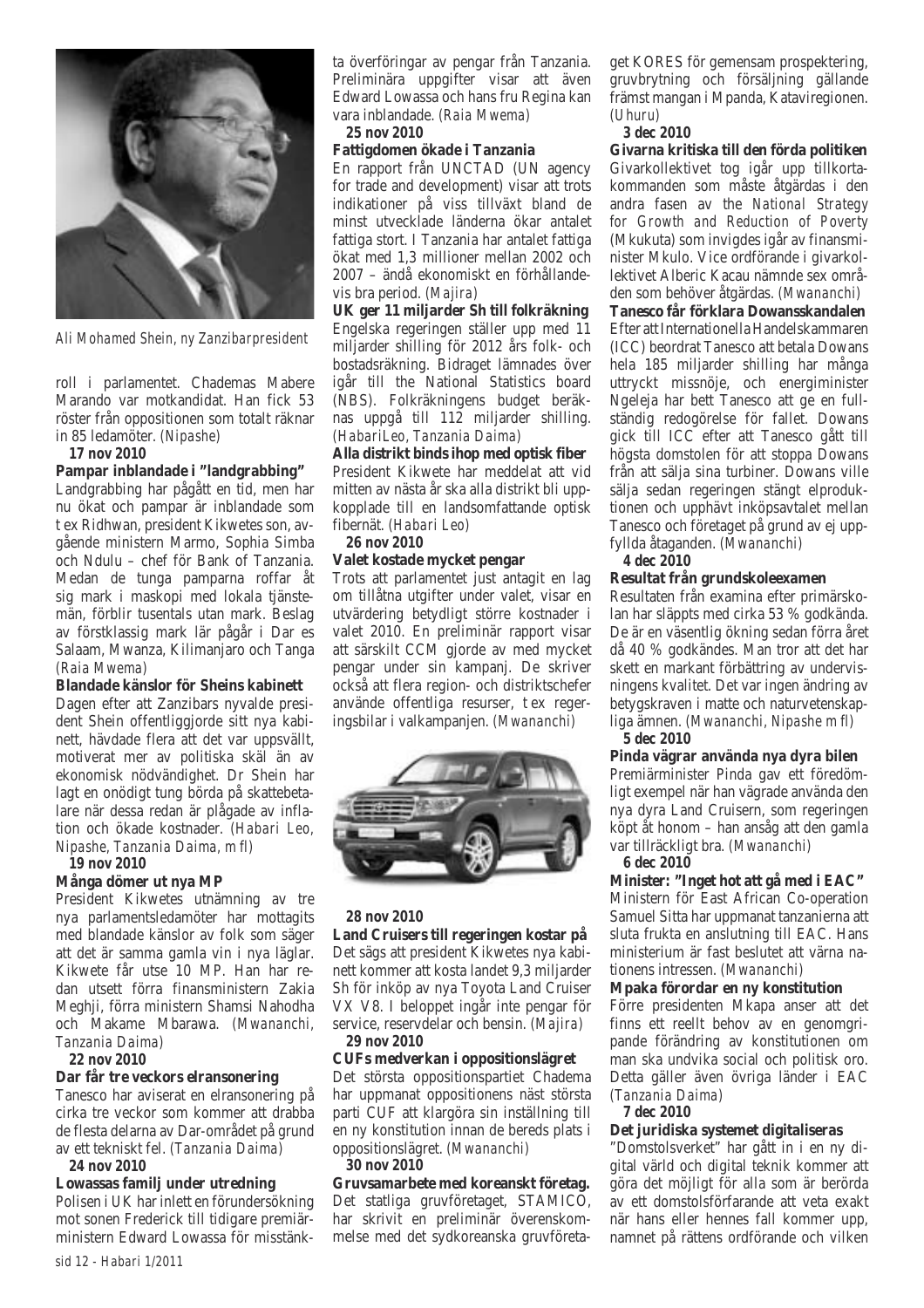

*Hosea tycker att WikiLeaks rapporter ger felaktig bild av Kikwete-direktiv till PCCB*

#### rättsal som gäller. *(Mtanzania, Tanzania Daima m fl)*

#### **Givarna oense med regeringen**

De givarländer som bidrar med generellt budgetstöd har rest allvarliga invändningar sedan det visat sig att regeringen gett dem en annorlunda budget än den som togs av parlamentet i juli. Detta avslöjades av ordföranden för givargruppen, norrmannen Svein Baera, vid det pågående dialogmötet i Dar es Salaam. Det här kommer som lök på laxen efter att givarna håller inne cirka en tredjedel eller \$800 millioner av stödet för 2010/11 för att pressa regeringen att öka takten i omvandlingsprogrammet inklusive ekonomistyrningsystemet. Bristen på öppenhet om utgifter, prioriteringar och inkomster samt brister i det monetära systemet minskar chanserna att budgeten godkänns av givarna. *(Mwananchi)*

#### *20 dec 2010*

#### **Zanzibar: Lärare stämmer polisen**

Polischefen har stämts inför öns högsta domstol av läraren Hemed Said Masoud. Polisen arresterade honom och förstörde hans hus som de påstod hade byggts på en tomt tillhörig Pembapolisen. Masoud hävdar att han fått tomten på laglig väg av land office. Masoud kräver 150 millioner shilling i skadestånd. *(Nipashe)*

*21 dec 2010*

#### **Hosea förnekar Guardianuppgifter**

Chefen för Antikorruptionbyrån (PCCB) Edward Hosea har förnekat innehållet i en diplomatrapport från USA som läckts av WikiLeaks och publicerats i *the Guardian* i UK. Han hävdar att rapporten är grovt vilseledande. USA:s diplomatrapport avslöjar att PCCB-chefen fick instruktioner från Kikwete att inte åtala tungviktare i regering eller tidigare statsöverhuvuden. *(Majira, Mtanzania, m fl)*

#### **CCM får lägre statssubvention**

*Registrar of Political Parties*, John

Tendwa, har offentliggjort statssubventionerna till partierna. Den månatliga subventionen för CCM minskar från en miljard shilling till 800 miljoner. Chadema får 200 millioner och CUF 117 millioner. NCCR, UDP and TLP får inget alls eftersom färre än 5 procent röstade på dem i valet. *(Nipashe)*

#### *22 dec 2010*

#### **BAE ska kompensera Tanzania**

BAE Systems har gått med på att betala Tanzania 30 millioner pund i kompensation i en överenskommelse med SFO. Det avslöjades när det Brittiska företaget dömdes att böta 500 000 pund efter att ha erkänt sig skyldigt till att inte ha haft alla papper i ordning vid radarköpet. Mutfrågan togs inte upp i rättegången. BAE förnekar bestickning för att få Tanzanias regering att köpa radar till ett för högt pris. Domare David Bean i London sa att mellanhanden Vithlani har betalats miljontals dollar. BAE medgav att en del av de \$12,4 millioner de betalade Vithlani användes för att få \$40-millionerkontraktet i hamn. BAE har nu blivit frikända från alla utredningar om bestickning som undersöktes av SFO vad gäller affärerna med Tanzania, Saudiarabien, Tjeckien, Ungern och Sydafrika. *(Habari Leo, Mwananchi, Majira, Nipashe m fl)*

#### *25 dec 2010*

**Kikwete oroas av WikiLeaks rapporter** WikiLeaks rapport att president Kikwete inte gillar att tungviktare åtalas har skakat regeringen. Få tror på Hoseas förnekanden. De tycker att en intelligent USAtjänsteman knappast kan missförstå vad Hosea sa till honom. *(Tanzania Daima)*

#### **Nahodha uppmanar till repatriering**

Inrikesminister Nahodha har sagt att Tanzanias, Burundis och Demokratiska Republiken Kongos regeringar i samarbete med UNHCR ska se till att flyktingar återvänder hem så snart som möjligt. Ungefär 37 000 flyktingar från Burundi finns kvar trots försök av Tanzania och UNHCR att repatriera dem. *(Nipashe)*

#### *26 dec 2010*

**Zanzibar: Regeringen tar tillbaka mark**  Sedan WikiLeaks har rapporterat landgrabbing bland öarnas ledarskikt har åtgärder vidtagits så att regerings- och CCM-pampar blivit av med land. Minst fem ministrar har fått sin äganderätt annullerad. President Shein beslutade att mark som ledare lagt beslag på ska återlämnas till sina ursprungliga ägare. *(Mwananchi)*

#### *28 dec 2010*

#### **Dowans ska få betalt**

Regeringen tycks ha bestämt sig för att följa ICC:s utslag att betala 185 miljarder shilling till Dowans. Generaladvokaten Frederick Werema har meddelat att det inte finns något att göra. *(Majira, Mwananchi)*

#### *30 dec 2010*

#### **Familjen Karume annekterar kyrkomark**

Kyrkan på Zanzibar har beslutat att genomföra en protestmarsch efter att sonen till förre presidenten Karume har börjat bygga på dess mark. Kyrkan säger att de köpte marken före 1964 års revolution. *(Nipashe)*

#### *31 dec 2010*

#### **Generaladvokat är för ny konstitution**

Debatten om en ny konstitution för Unionen har tagit en ny vändning sedan Zanzibars generaladvokat hävdat att folkets önskan om en ny konstitution måste respekteras. Liknande synpunkter har framförts av förre presidenten Mkapa, förre premiärministern Sumaye, Joseph Warioba med flera tunga namn. *(Mwananchi)*

#### **BoT-sedlar stulna på Dars flygplats**

Flygplatschefen Malaki berättade att flygplatspolisen i oktober upptäckte en stöld av tio miljarder shilling som skickats från Schweiz till Bank of Tanzania. Banken har konfirmerat att en sändning nya sedlar stals. *(Tanzania Daima)*

# *1 jan 2011*

#### **Familjen Karume i markskandal**

Medlemmar från anglikanska kyrkan har ockuperat mark i Mbweni som sägs tillhöra Fatma Karume, en advokat i Dar es Salaam. En kyrkomedlem hävdar att tomten tillhör kyrkan. Den ligger granne med en annan tomt som förra presidenten Amani Karume tagit och byggt sitt residens på. En annan sa "Kristna har blivit ignorerade så länge. Vi har varit tålmodiga när de sagt åt oss att vänta. Kyrkan köpte 150 hektar 1871. År 1964 nationaliserades delar av marken av Abeid Karume och delades ut till jordlösa. Idag har pampar lagt beslag på den". *(Mwananchi, Nipashe)*

#### *3 jan 2011*

**Muslimer trycker på för Shariadomstol** Muslim Association meddelar att de kommer att trycka på för att en shariadomstol ska inkluderas i en ny konstitution. *(Tanzania Daima, Habari Leo)*

#### *5 jan 2011*

#### **Regeringen återtar tomter**

Regeringen har förbjudit uppmätning och tilldelning av tomter som skulle ha varit tillgängliga för allmänheten. Den har också återtagit besittningsrätten till sex tomter i Maziziniområdet som ska ha tilldelats regeringstjänstemän och ledare på ett olagligt sätt. *(Nipashe) 6 jan 2011*

#### **Nya sedlar i limbo**

Bank of Tanzania (BoT) meddelade tidigare att nya sedlar skulle ges ut från 1 januari 2011, i valörerna 500, 1 000, 2 000, 5 000 och 10 000 Sh, men ännu är de inte i cirkulation. Källor inom BoT skyller på tekniska problem, men ingen vill ge ytterligare kommentarer. *(Nipashe)*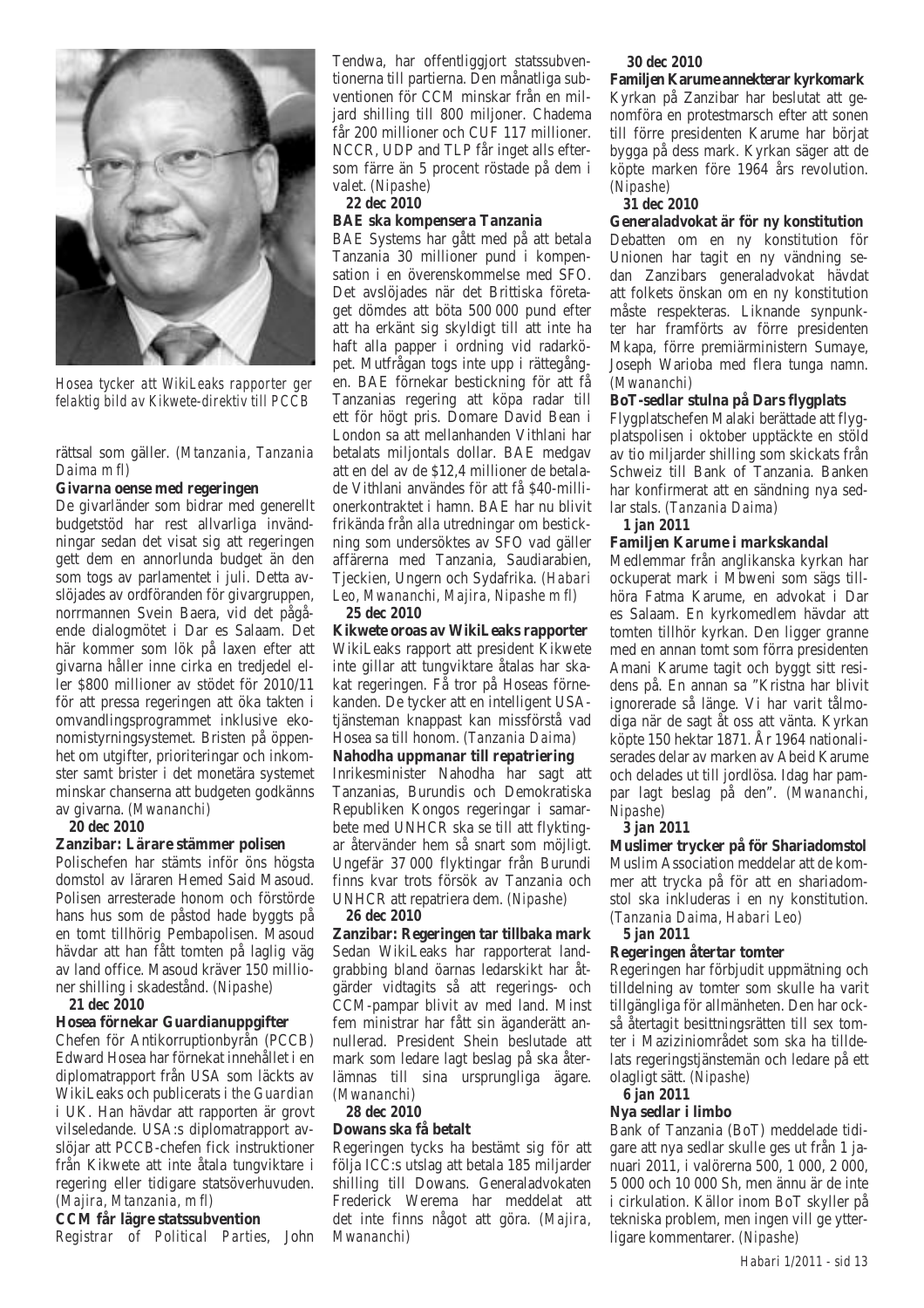#### *9 jan 2011*

**Familjer till offer stämmer regeringen** Familjerna till tre medlemmar i Chadema som sköts till döds av polisen under en demonstration i Arusha förra söndagen har beslutat stämma regeringen. Chademas ordförande, Mbowe, meddelar att hans parti kommer att stå för begravningskostnaderna för de tre medlemmarna och vården av dem som är på sjukhus. Han meddelade vidare att det var fem som sköts ner och inte tre som polisen hävdar. *(Mwananchi)*

#### *10 jan 2011*

#### **CUF ger sina ministrar instruktioner**

CUF har instruerat sina ministrar att inte använda tjänstebilarna i privata sammanhang. Ministrar och viceministrar har tidigare använt tjänstebilarna privat, t ex för att åka och handla och köra barnen till skolan. *(Nipashe)*

*11 jan 2011*

#### **Pinda ingriper i Arusha**

Premiärminister Pinda har beslutat försöka lösa tvisten om valet av borgmästare i Arusha. Han ska ha kallat samman ett möte till igår med höga statstjänstemän inklusive polischefen Mwema och inrikesminister Nahodha. Frågan om borgmästare diskuterades och man beslutade ordna ett möte med ledningen för Chadema för att klara ut det politiska dödläget i Arusha. *(Mwananchi)*

#### **NGOs fördömer skotten i Arusha**

Olika advokater och aktivister för mänskliga rättigheter har fördömt att polisen använde skarp ammunition mot Chademas demonstration i Arusha. 'Mtetezi' har uppmanat president Kikwete att sparka polischefen Mwema och upplösa Arushapolisen. När Mwema var chef för Mbeyapolisen, orsakade hans underlydande 21 interners död. *(Tanzania Daima)*

#### *14 jan 2011*

**Tjänstemän bränner Dowansdokument** Dowansskandalen har tagit en ny vändning sedan ett ögonvittne avslöjat för tidningen att det den 11 januari i år förstördes akter med handlingar från Dowansskandalen vid en hög tjänstemans bostad i Oysterbay i Dar. Vittnet uppgav att fem tjänstemän kom i sina privata bilar till huset och hällde fotogen över tre akter och satte eld på dem. *(KuliKoni)*

#### *16 jan 2011*

**Nya fakta om Arushademonstrationen**  Det fanns ett religiöst inslag i sammanstötningen mellan polis och Chademas demonstranter i Arusha. Omedelbart efter dödsskjutningen av tre demonstranter gick de kristna biskoparna i Arusha ut med ett gemensamt uttalande och hotade att de inte skulle erkänna borgmästaren som CCM utsett. Uttalandet lästes upp av den katolska ärkebiskopen som ansåg att det var polisen som anstiftat oroligheterna. *(Mtanzania)*

# *22 jan 2011*

**Staten betalar lönerna genom "lucka"**  Regeringen har meddelat att statstjänstemännens löner tillfälligtvis kommer att betalas ut personligen på kontoren istället för via bankerna. Allt för att spåra spökanställda. *(Habari Leo)*

#### *23 jan 2011*

**Värdskap för Africa investment forum** Tanzania ska arrangera det 9:e rundabordsmötet med *Africa Investment Forum* i april 2011. Mötet diskuterar strategier för att öka investeringarna i East African Communitys områden. Värdskapet för forumet kommer att utövas av East African Business Council (EABC), Common Wealth Business Council (CBC) och East African Community (EAC) *(Nipashe, Habari Leo)*

#### *24 jan 2011*

**Handikapprörelse kräver ny konstitution** Tanzanias handikapprörelse Shivyawata har anslutit sig till kravet på en ny konstitution som ska ge förbättrade förutsättningar för alla tanzanier – och höja servicestandarden för handikappade. *(Tanzania Daima)*

#### *25 jan 2011*

#### **Pinda: Vi måste betala Dowans**

Premiärminister Pinda meddelar att en grupp jurister från regeringen och från CCM kommer att granska juridiken i Internationella Handelskammarens (ICC) utslag i Dowansfallet, men regeringen ser ingen annan möjlighet än att betala. *(Mtanzania, Nipashe, Mwananchi m fl)*

#### *27 jan 2011*

#### **Flickor bäst i nationella prov**

NECTA (National Examinations Council) har offentliggjort resultaten från förra årets sekundärskoleexamina. Av nationens tio bästa studenter är åtta flickor. Antalet godkända minskade stort från 2009 års 72,51 % till 50,40 % 2010. De flesta statliga skolorna låg sämre till än de privata. *(Mtanzania, Habari Leo, Majira, Nipashe, Mwananchi, Tanzania Daima) 28 jan 2011*

# **Högsta domstolen får ICC-dom**

Internationella Handelskammaren (ICC) har till högsta domstolen för prövning överlämnat ett officiellt utslag i skilje-

domen i fallet där Tanzania Electric Supply Company

(Tanesco) beordrades betala Dowans Tanzania 65,8 miljoner USD i skadestånd för att ha brutit kontraktet i förtid. *(Mwananchi, Nipashe m fl)*

#### **Kikwete gör tumme ned för Gbagbo**

President Kikwete har uttalat att han inte kan stödja en ledare som förlorat väljarnas förtroende. Kikwete gjorde ett gemensamt uttalande med FN-chefen Ban Ki-moon.

#### *29 jan 2011*

#### **Öarna får särskild status i EAC**

Zanzibar har garanterats eget säte vid expertsessioner och förberedelser för toppmöten, trots unionen med fastlandet. *(Nipashe)*

#### *30 jan 2011*

#### **Kikwetes tuffa tid**

När president Kikwete närmar sig 90 dagar av sin andra period vid makten, säger de politiska analytikerna att han inte har lyckats effektuera några väsentliga beslut. Det lär bero på att hans regering har kastats in i oändliga debatter och meningsskiljaktigheter bland kabinett och partimedlemmar – och det vid en tid då racet mot 2015 års val precis har börjat. Dessutom är inflationen hög liksom arbetslösheten vilket anses som de största hindren för hans framgång. *(Mtanzania)*

#### *31 jan 2011*

#### **Nyereres änka mot Dowansbetalning**

Änkan efter Tanzanias förste president Mama Maria Nyerere är oroad över att regeringen tänker betala miljarder till Dowans. Hon uppmanade den sittande CCM-regeringen att tänka sig för två gånger innan man tar ett beslut eftersom betalningens storlek gör att den påverkar flertalet tanzanier. Mama Maria talade till CCMs ungdomsförbund från Mbeya som var på artighetsvisit hos henne i Butiama. *(Majira, Tanzania Daima)*

#### **CUF ska demonstrera mot Dowans**

CUFs ordförande Lipumba kommer att leda sina partianhängare i en demonstration planerad till den 7:e februari för att protestera mot regeringens planer på att betala Dowans miljarder. Polisen är redan informerad. CUF hoppas att polisen inte ska sabotera deras fredliga demonstration. Om dessa miljarder förloras till Dowans kan till och med polisens löner vara i farozonen hävdar CUF. Så de ser ingen anledning till att polisen skulle stoppa dem.



*Kikwete blev omvald, men den nya 5-årsperioden blir ingen sinekur. Bl.a. har han opposition ledd av Chademas Slaa att tampas med.*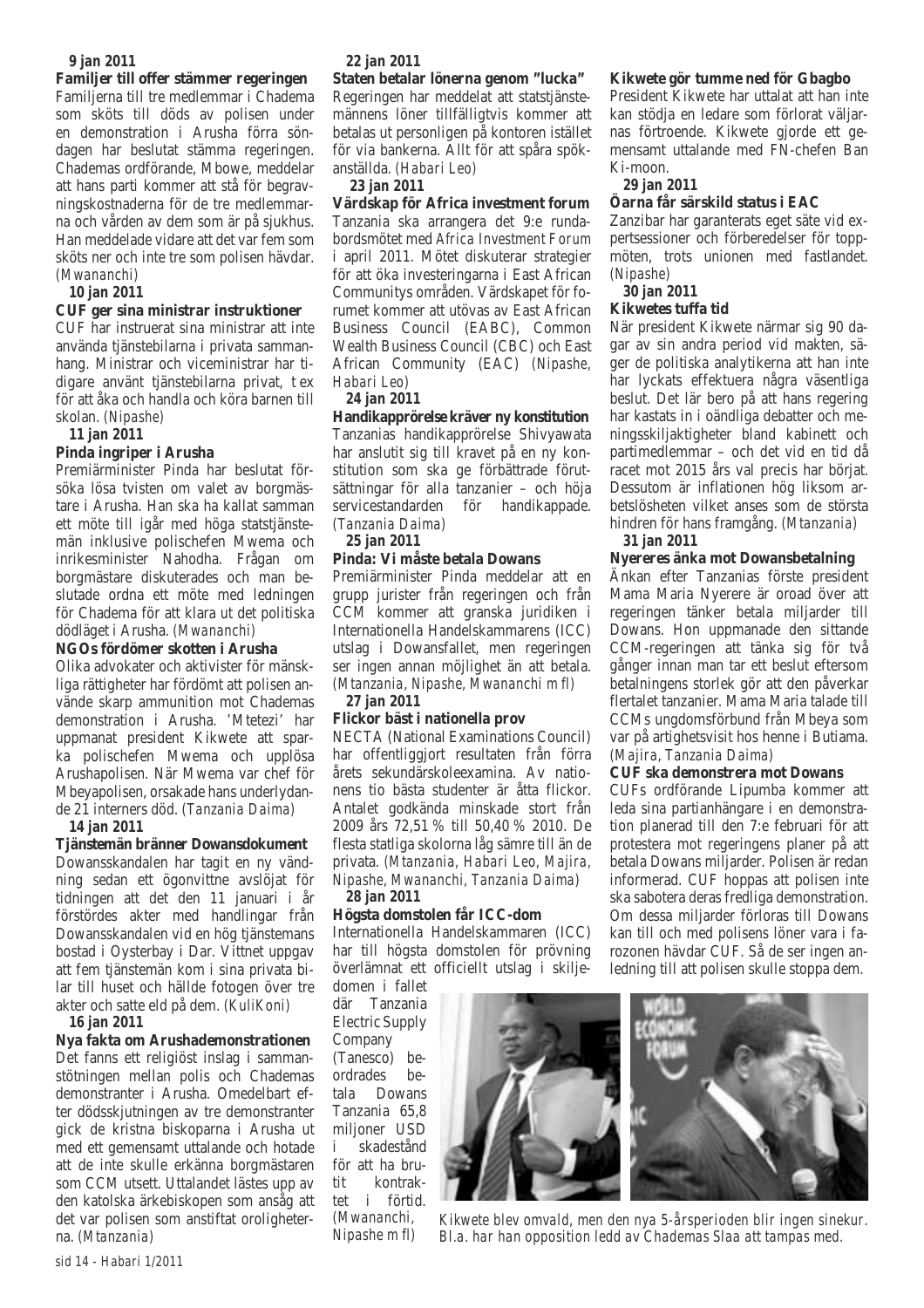# *Varma möten i Mwanza*

**Under rubriken Besök hos SHIA i förra numret av Habari presenterades boken "Asante Sana. En bok om 15 personer i Mwanza". Boken handlar om 15 personer med olika handikapp och skrevs av Frida Lindberg och Isabell Hedling i samband med ett besök hos** *Assisting People with Disabilities i Mwanza* **(APDM). Här berättar Frida och Isabell hur boken kom till.**

Vi spenderar två veckor i Mwanza. Intrycken och erfarenheterna vi fått kommer att sitta kvar betydligt längre. Vi träffade 15 personer ur en organisation, alla med olikheter i sin vardag och många olika drömmar och mål i livet men med det gemensamt att de lever med en funktionsnedsättning. Efter ett halvår på Röda Korsets folkhögskola, fylld av förberedande arbeten och intressanta föreläsningar ger vi, Frida Lindberg och Isabell Hedling, oss av till Kenya och Tanzania. Efter en lång natt på Zurich flygplats och åtta timmar på ett flyg landar vi i Dar es Salaam. Vi är då sex stycken från klassen som har gett oss av cirka en vecka innan vår skolstart i Kenya. Men det är först sex veckor efter detta som vi anländer till Mwanza.

#### **Händelserik rundresa**

Efter en lång bussresa som i sig är en enda lång artikel, och en natts sömn så ringer vi till Malimi Luhanya. Vi har då vart på resande fot i sex veckor, vi har mött Kenyanska Röda Korset, besökt barnhem, minimilånsbanker, safari och energin på nya intryck börjar tryta. Jag och Isabell tänker att de två veckorna i Mwanza kanske kan spenderas på ett barnhem för att ha en fast punkt. För målet vi har med att vara i Mwanza är att möta en NGO (Non Governmental Organisation) och se hur den jobbar i Tanzania.

Redan i Sverige hade vi haft kontakt med Malimi Luhanya, koordinator för organisationen APDM, *Assisting people with disabilities in Mwanza* och efter tre möten med honom och Mr Jackson ska vi få träffa APDM:s medlemmar för första gången. Mr Jackson är koordinator till paraplyorganisationen ECOVIC där APDM är en underorganisation, Mr Jackson var med vid två dagar som tolk.

#### **Mötet med APDM**

Första dagen blir vi upphämtade av Mr Jackson. Han skjutsar oss in till stan där vi sedan tar taxi ut till en skola. Resan är på skumpig grusväg. Taxin kör ända in på skolgården som är fylld av skolbarn. Vi går upp för en hög stentrappa och går förbi några dörrar. Vi kommer in i ett klassrum med cirka 20 små bänkar. I varje bänk sitter det barn och vuxna blandat. Det är säkert 40 personer där inne, alla är APDM:s medlemmar. Längst fram vid den svarta tavlan ställs det upp två stolar där jag och Isabell ska sitta. Mr Jackson sitter vid en hög bänk. Han pratar på swahili och engelska om vart annat för att alla ska förstå. Han vill räkna upp vilka olika handikapp det finns. Det är åtta stycken; albino, kortväxt, epileptiker, fysiskt handikapp, psykiskt handikapp, blind, döv och stum. Sedan vill han att vi ska välja vilka vi vill intervjua från den grupp människor som sitter i skolbänkarna. Detta blir väldigt svårt för oss och vi får igenom vad vi tycker är bättre att medlemmarna bestämmer det. Mr Jackson och Mr Malimi tycker då att vi ska träffa en person från varje grupp av funktionsnedsättning, och att människorna ska vara i olika steg i livet. Så medan de bestämmer vilka som ska intervjuas får vi sitta på APDM:s kontor. Det är en stol, ett skrivbord och en hylla. Rummet är helt kalt, precis bredvid klassrummet. Det finns inga saker där inne. Men det sitter ett papper på väggen som förklarar hur APDM styrs. Vi har även fått reda på att när de har bestämt vilka som ska intervjuas så ska vi starta med våra intervjuer. Vår idé för denna dag var att följa med och träffa medlemmar ur organisationen för att sedan åka hem och klura på frågor. Istället sitter vi inne på APDM:s kontor och brainstormar frågor i 170 knop i tim-

# **Asante Sana**

En bok om 15 personer i Mwanza, Tanzania

A book about 15 persons in Mwanza, Tanzania

Frida Lindberg och Isabell Hedling

men. Vi tar alla vi kan komma på och får ihop 20 stycken som sedan blir 50 stycken under de kommande intervjudagarna. Sedan går vi tillbaka in i klassrummet för att börja intervjuerna. Nu har våra fem personer på fem dagar blivit femton personer på fem dagar.

#### **Det blev bra porträtt**

Vi gjorde intervjuerna varannan dag så det blev en dag av återhämtningen och en intensiv dag med intervjuer. Vi började smått renskriva porträtten eftersom det var då de var som färskast. När vi verkligen kom fram till att göra en bok vet vi inte exakt, men förmodligen någon gång när vi förstod hur många möten de skulle bli. Vi ville att fler än bara vi två skulle få ta del av dessa intervjuer. Vi hade träffat så många människor som vi ville hjälpa men saknade medel att hjälpa alla. Att skriva en bok gav inte bara pengar utan också en möjlighet för dom själva att bland annat söka stipendium. Och när Malimi Luhanya tryckte på hur viktigt det var att sprida informationen och när vi värderade den kunskap vi fick om dessa människors situation blev det ännu mer självklart att göra en bok.

*Asante Sana* som blev bokens namn betyder "Tack så mycket". Det var svårt att komma på ett namn på boken, och att då välja ett på swahili gjorde det mer spännande. Det finns egentligen ingen speciell anledning till namnet förutom att "Asante Sana" är det vi vill säga till dem som gav oss möjlighet att göra dessa intervjuer.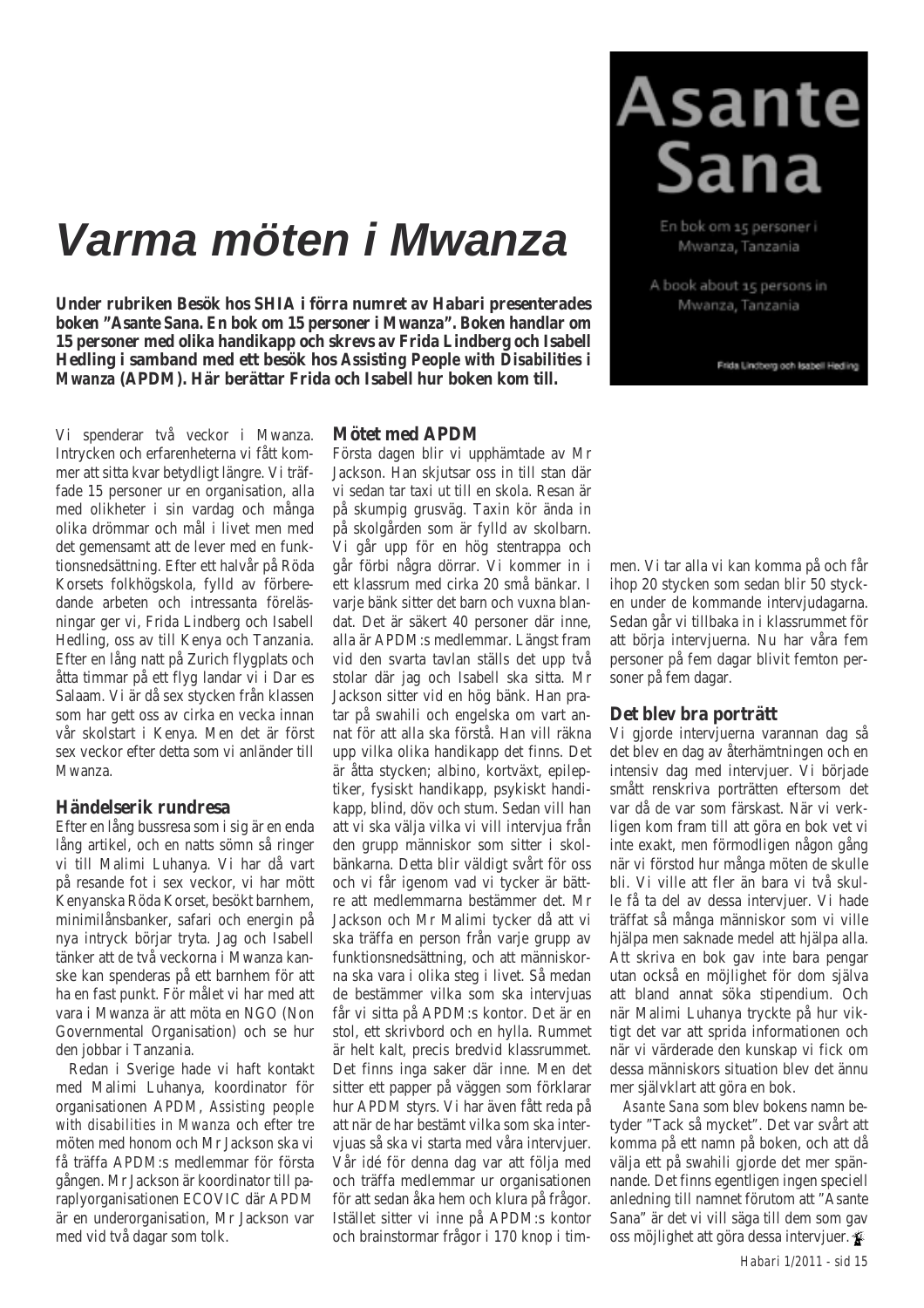*Södertörns ungdomskör Biskopar i mängd runt president Kikwete Mama Marta Kibira*



# *Jubileum i Bukoba och Karagwe*

**I juni 2010 firades två jubileer i Kageraregionen, väster om Viktoriasjön. Nordvästra stiftet firade 100-årsjubileum och Karagwestiftet firade 30 år som självständigt stift i den Evangelisk-Lutherska kyrkan i Tanzania.**

#### **Svensk uppvaktning**

Det var en rejäl skara svenskar, som deltog i firandet. En buss innehöll Södertörns ungdomskör under ledning av kontraktsprost Martin Marcolla. I denna fick även de "gamla missionärerna" Per och Birgitta Larsson och undertecknad plats. I den andra bussen fanns biskop Thomas Söderberg (ersättare för ärkebiskopen, som ägnade sig åt att viga kronprinsessan), representanter för Svenska kyrkan, kyrkostyrelsen, internationella nämnden samt en kör från Västerås under ledning av Margareta och Lennart Andreasson. Där fanns också mzee Gunnar Ljungman, 91 år fyllda och outtröttlig!

Gunnar med fru Imsa kom ut som unga missionärer till Buhaya 1948, arbetade där i två omgångar och lämnade som pensionärer 1985.

#### **Kyrkans start**

År 1893 vandrade tre ynglingar upp till Uganda för att göra affärer, för att försörja sig. Där kom de i kontakt med evangeliet och blev frälsta. Tillbaka i Buhaya spred de nyheterna om detta. År 1901 döptes två av dem i Buhaya av en ugandisk missionär. Den tredje döptes senare på grund av att han hade två hustrur och måste göra upp med dessa!

År 1910 kom Dr Ernst Johanssen till Bukoba. Han sökte en bra plats för en missionsstation, centralt belägen på vägen mellan Tanga och Rwanda. Den 20 juni började bygget på Kashura, en höjd lite ovanför Bukoba, och därför räknas den dagen som start för den kyrka som idag heter evangelisk-lutherska kyrkan i Tanzania, nordvästra stiftet. Och något man är noga med att påpeka: det var afrikaner, som lärt känna kristendomen i Uganda och som vandrade fram och tillbaka över gränsen och spred kristendomen. Sedan kom Bethelmissionen och bygget av missionsstationen kom igång.

En mängd missionärer har sedan tjänstgjort i stiftet, från Norge, Danmark, Sverige, Tyskland, USA m.m. År 1961 blev kyrkan självständig, fri från missionens band, och i juli 1961 vigdes Bengt Sundkler till stiftets första biskop. Josiah Kibira blev stiftets första inhemska biskop 1964,

Kagerastiftet "bröt sig loss" 1978, och valde sin första biskop. Gunnar Ljungman, valdes enhälligt. Men, svenska kyrkans mission hade ett regelverk som sade att en svensk missionär inte fick bli biskop i en inhemsk kyrka, varför Paul Mukuta blev vald, och installerades i januari 1979. Man passade på att fira stiftets 30-årsjubileum veckan efter Bukoba.

#### **Gästlista**

De två utan särklass viktigaste gästerna var, förutom Presidenten, Gunnar Ljungman, som togs emot med jubel varhelst han visade sig. Han höll mängder av tal på såväl kihaya som kiswahili. Att få honom att vila lite mellan uppträdandena var omöjligt!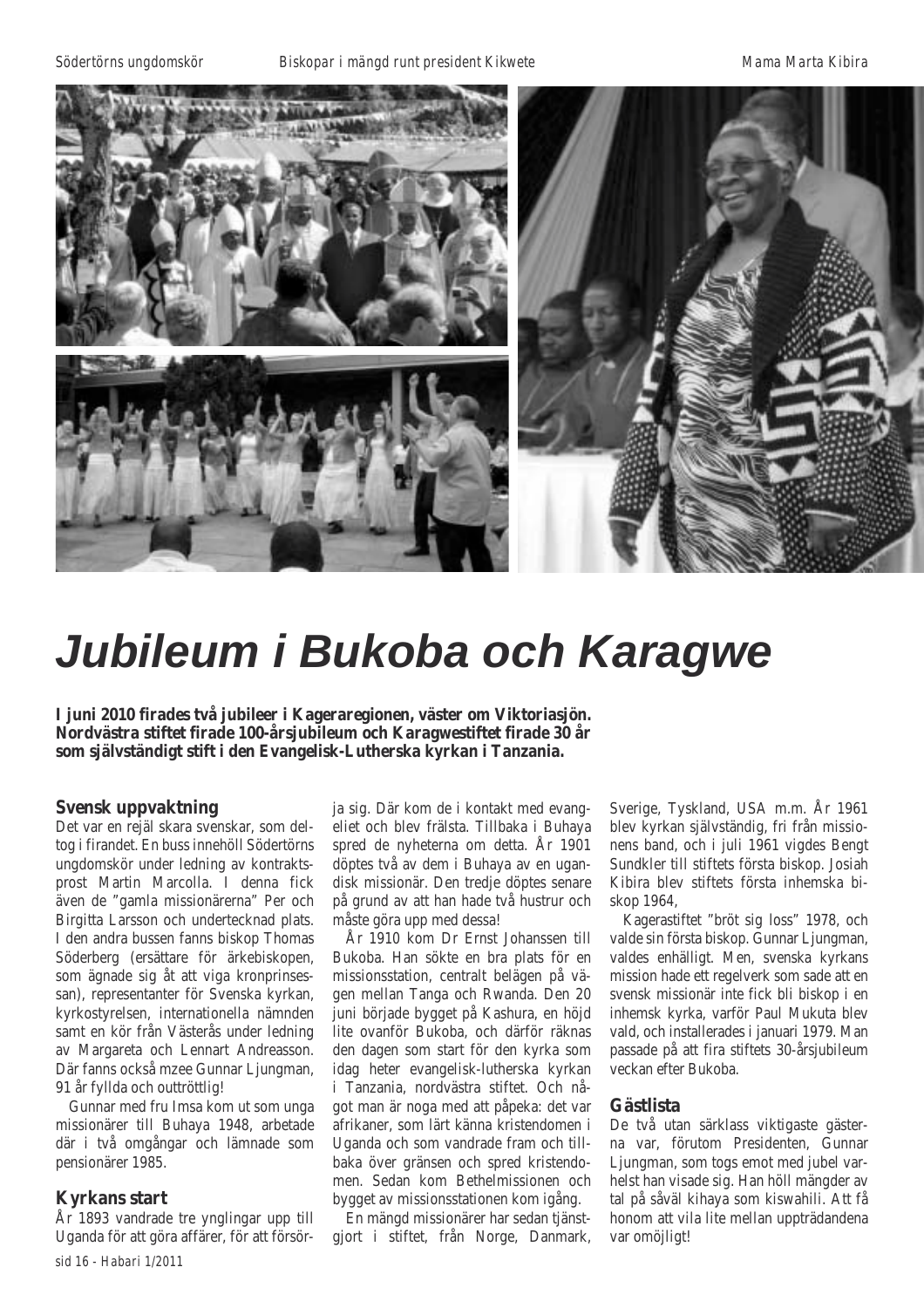*Biskop Buberwa planterar träd framför katedralen i Bukoba Kör och trummor vid jubileumsgudstjänsten i Karagwe*



*Far och son Ljungman*





Den andra huvudpersonen var en äldre dam, barnbarn till den förste missionären Dr Ernst Johanssen! Presidenten talade med båda dessa wazee. För övrigt deltog kyrkoledare från Uganda och Rwanda, Tanzanias Askofu Mkuu Dr Alex Malasusa, grannstiftens biskopar, emeriti samt nuvarande. Representanter för katoliker och anglikaner deltog likaså.

Vid processionerna bländades man av den långa raden av biskopar, glimmande i rött, blått, och guld. Skön kontrast utgjordes av den danske biskopen med sin svarta rock och vita "pipkrage". De båda körerna från Sverige gjorde stor succé. De uppträdde dels vid olika ceremonier, dels vid de stora huvudgudstjänsterna.

#### **Fullmatat program**

Varför åker man då till nordvästra regionen för att sitta av femtimmars gudstjänster, otaliga uppträdande av körer och ungdomsgrupper, många måltider med ebitoke, ris, kött, kuku, bönor, vattenmelon och ljummen Fanta? Jo, för att få glädjas åt att återse så många gamla vänner och arbetskamrater. Att få uppleva glädjen i att tillsammans få fira gudstjänster och att få fira en självständig och alert kyrka. Att få nya vänner. Att få glädjas åt många framsteg på så många områden. Att tillsammans få bli imponerade av att president Kikwete deltog i firandet i Bukoba.

Att få avtäcka så många minnesplaketter, klippa så många band! Att få fira grundstensläggandet till universitet såväl i Bukoba som i Karagwe. Att få lyssna på körkonserter, såväl med högliutt elektroniskt komp som med traditionella instrument, främst trummor. Att tvingas inse att "moves" är obligatoriskt för körerna idag!

Vi, utländska gäster, hade späckade program med allt ovan beskrivet. Missionssällskap från USA, Danmark, Norge, Tyskland (många) och Sverige var representerade och alla togs i anspråk!

#### **Stolar och mat**

Vid huvudgudstjänsten på Kashura hade man arbetat ett bra tag med att bygga upp podium, trädäck, sittplatser, inhägna sittområden, nytt gräs på marken och samlat ihop åtminstone halva Tanzanias förråd av vita plaststolar! Flaggor, vimplar, plast- och presenningstak, blommor, såväl konstjorda som färska, samt röda mattor gjorde hela planen framför Kashurakyrkan till en gigantisk möteslokal. Många tusen deltagare mötte upp. Ärkebiskopen predikade. Presidenten anlände på slutet av gudstjänsten, när hälsningar och tal skulle hållas. Han höll ett utmärkt tal och framhöll betydelsen av utbildning och kyrkans tidiga ansvar för detta.

Efter den mäktiga femtimmarsgudstjänsten med många aktörer, tal, hälsningar, körsång, imponerande kolllektgåvor så var det dags för kyrklunch.

Allmän vandring nedför Kashurabacken till ELCT Bukoba Hotel, där många hundra utspisades med mat, som räckte till alla! (Och läskedryckerna måste ha utgjort Bukobabryggeriets veckoproduktion, minst!) På kvällen gavs en körkonsert i domkyrkan.

Ja, se, det var en fest som hette duga! En vecka senare fick vi uppleva en liknande magnifik gudstjänst på planen framför Lukajange kyrka i Karagwe. Efter en gudstjänst på bara tre timmar fick vi alla lunch, och sedan vidtog eftermiddagens hyllningar, tal, köruppträdande, gåvoöverlämning och slutligen allmän dans!

Ja, det var ett firande som såväl Bukoba- som Karagwestiftet kan vara mycket stolta och glada över. Och alla vi tillresta gäster pustade ut, nöjda över 30 åringens respektive 100-åringens framsteg! Skolor, universitet, kvinnliga präster och växande församlingar gladde oss speciellt!

#### **Eva-Lisa Frisk**

*Missionär på Ndolage sjukhus 1978–81. Flertal återbesök under 2000-talet*.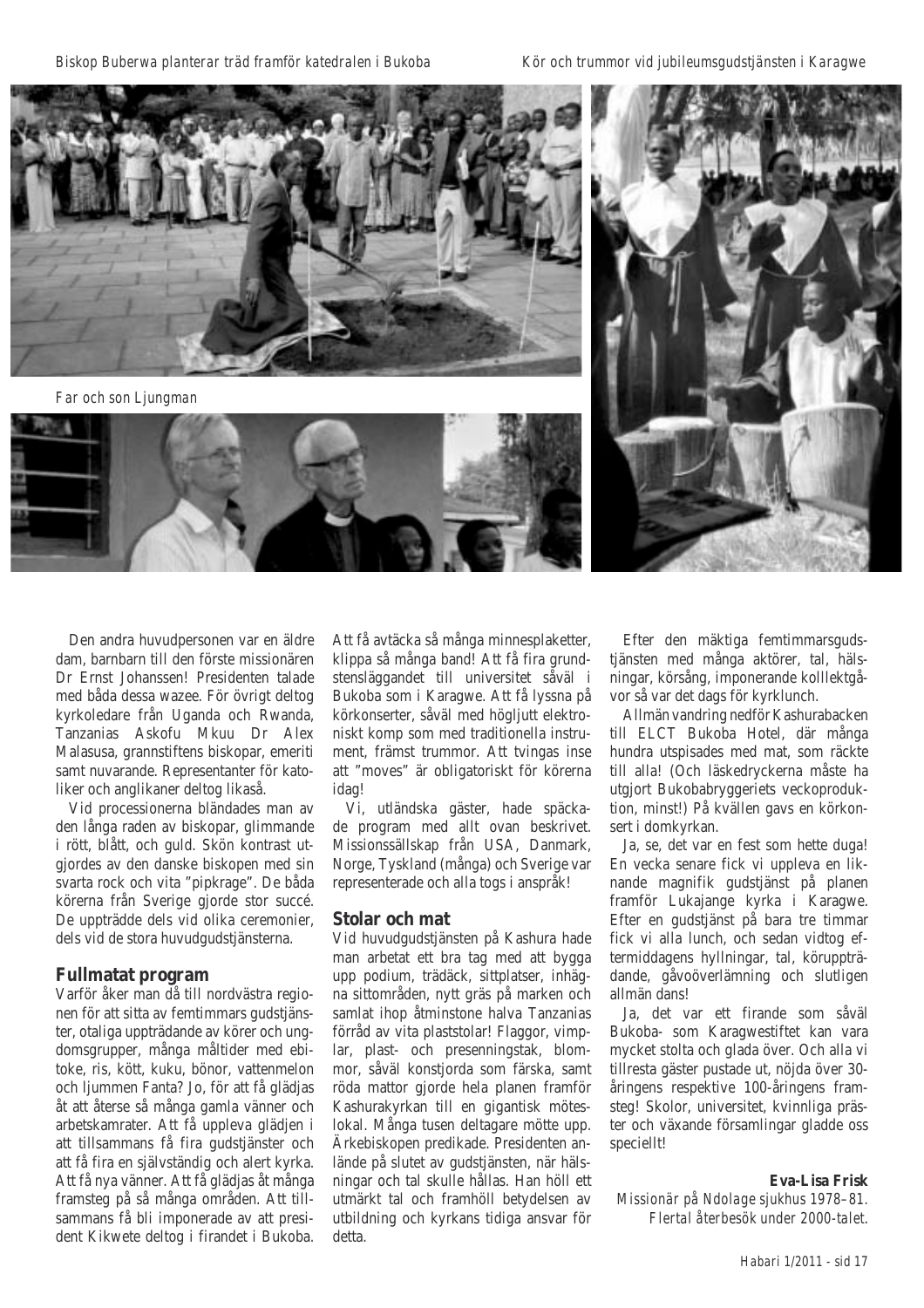# *Bokanmälan Göran Hydén: Bistånd och utveckling Afrika: Givarnas stora utmaning*

**Göran Hydén, professor emeritus vid University of Florida, har med ett femtioårigt perspektiv skrivit en lärobok om bistånd och den lilla påverkan det har haft på tredje världens utveckling – särskilt i Afrika. Göran Hydén har i många år följt Tanzania och tidvis bott där. Boken har tillkommit i Båstad, Gainesville i Florida och i Dar es Salaam.**

Hydén har velat tillhandahålla en lärobok på svenska inom området bistånd och utvecklingssträvanden. Han har velat ge studenter och debattörer några synpunkter som belyser biståndets roll för den afrikanska utvecklingen. Strävan har varit att vidga vår gängse horisont så att vi ser vad som händer med biståndet utifrån i första hand afrikanernas perspektiv. Redan i inledningen angriper han vad han anser vara en givarnas byråkratisering av biståndet och frågar om våra (givarnas) ramar som påtvingas mottagarna verkligen är de mest lämpliga för att nå resultat. I ett andra steg berör han biståndets förändring från projekt- och programstöd med biståndsarbetare i fält, vilket underlättade informationsflödet, till en biståndsarkitektur som tvingar givarna att bli mer upptagna av sig själva än av mottagarländerna. Han frågar om biståndet är mer en snara än en hävstång och om det går att hitta former för biståndet som är anpassade efter afrikanska förhållanden.

Hydén anger ytterligare tre skäl att skriva boken. Han anser att det finns en brist på mer förutsättningslös granskning av och debatt om biståndet. Tendensen att konsultuppdrag dominerar biståndsgranskningen innebär att man ringar in den lilla del av vekligheten där en verksamhet pågår och därmed lätt förlorar ett bredare perspektiv. Vidare ifrågasätter han schablonmässiga tolkningar av utvecklingsmodeller som har lite med den afrikanska verkligheten att göra. Han anser att man bör diskutera vad som kan och behöver göras och att man bör betrakta biståndet i sitt större utvecklingssammanhang. Slutligen tycker Hydén att det saknas ett långtidsperspektiv på biståndet. Alltför ofta fastnar man i aktuella "biståndsmoden" och paradigmer.

#### **Biståndets särart**

Biståndet är en speciell verksamhet, skriver Hydén. Det ligger i gränslandet mellan inrikes- och utrikespolitik. Han går sedan igenom hur biståndet har hanterats i politiken och då inte bara av riksdag och regering utan också folkrörelseinflytandet. Särskilda avsnitt ägnas åt Sida som organisation och Sida som forskningsfinansiär. Han konstaterar att det bilaterala biståndet till afrikanska länder inte längre är vad det en gång var på grund av att globala frågor som klimatet blivit viktigare. Att biståndsfrågan inte engagerar på samma sätt som förr bekräftas också, hävdar han, av hur lite den debatteras på ett seriöst sätt i Sverige idag.

#### **Granskning och resonemang**

I det följande tar boken upp en rad grundläggande frågor ur olika perspektiv. Hydén inleder med att resonera kring vad utveckling egentligen är. Begreppet är inte entydigt. T ex låter begreppet "rätt till utveckling" politiskt korrekt, skriver han, men det är till liten hjälp för de många miljoner människor i Afrika som fortfarande tror på högre makters kontroll över människornas öde. Han går sedan igenom biståndet historia. Han vill visa hur biståndets inriktning under årens lopp just speglar tolkningen av utvecklingsbegreppet. Varje "paradigm" har varat endast tio år innan det fått ge vika för en ny. Med detta sagt följer en diskussion om givarnas roll. Poängen här är att givarna vägrar släppa ratten och istället kräver en långtgående anpassning till västerländska ideal, med begränsad förståelse för afrikanernas möjligheter att göra det, vilket leder till besvikelse hos båda parterna. Diskussionen fortsätter i ett par kapitel om multilateralism, samordning och re-



sultatinriktning. Texterna andas kritik av en rad populära biståndspolitiska ståndpunkter.

#### **Hur kan det bli bättre**

Bokens fyra sista kapitel har en mer positiv ton. Hydén skriver att givarna själva på senare tid har kommit till insikt om att det inte går att utvärdera policyresultat utan att ta hänsyn till politiska faktorer. Han försöker sedan göra en mer förutsättningslös analys av den afrikanska verkligheten där, som han skriver, dess egen dynamik inte döljs av en "objektiv" bild skapad via västerländska ögon. Därefter ställer han frågan om biståndet kan bli bättre. Han tar då upp ett resonemang som han har kretsat runt i flera år; utvecklingsfonder som katalysatorer. Det avslutande kapitlet har rubriken *Biståndet i framtiden*. Där förs intressanta resonemang om biståndet kan avslutas och om diversifieringen av resursöverföringen. Slutligen ställs frågan: Vad vill afrikanerna själva?

#### **Red/FS**

*Boken är utgiven på Liber, ISBN 978-91- 47-09550-6 och kan beställas på Internet*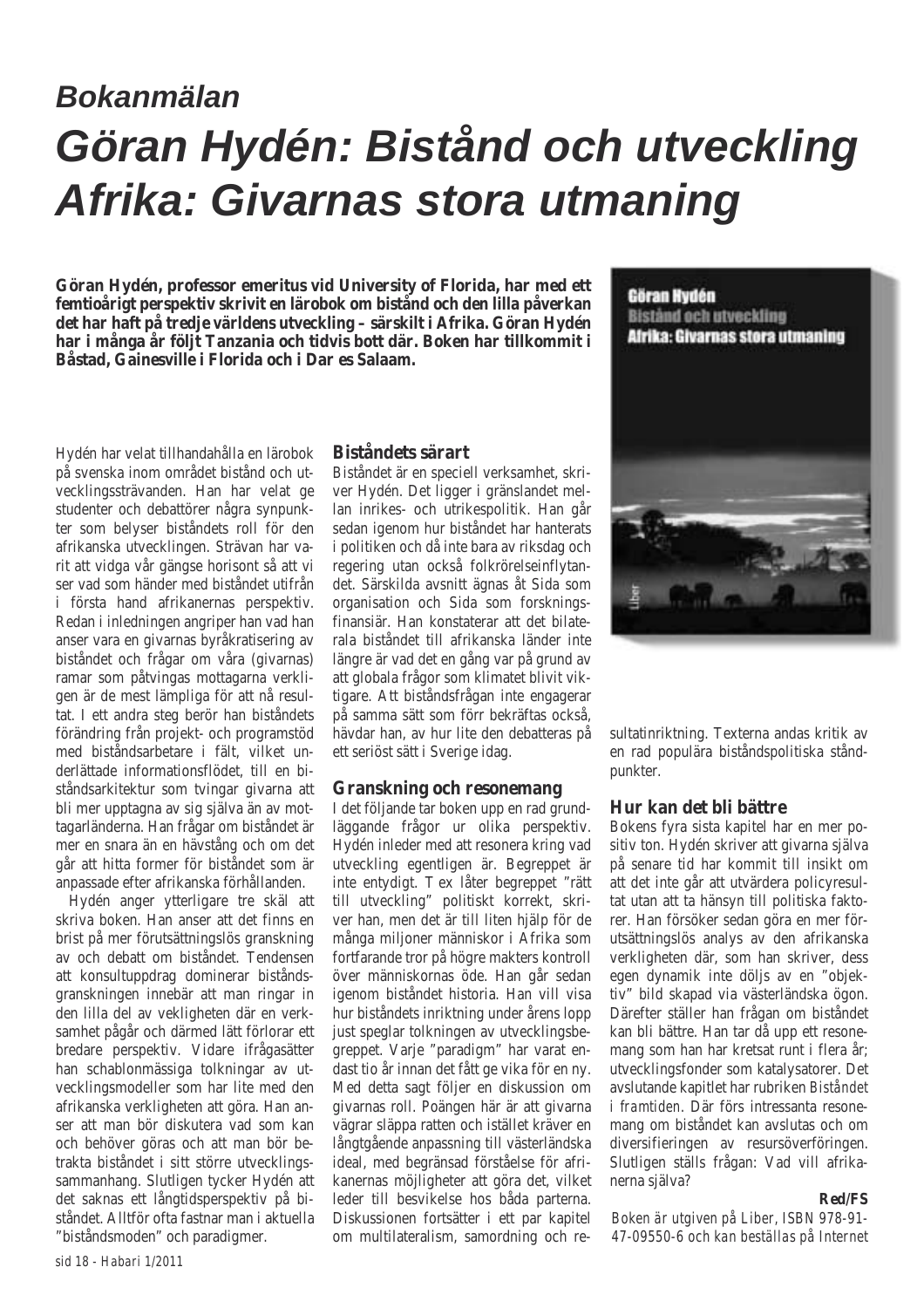# *Karagweföreningen*

**För 29 år sedan startade Karagweföreningen sitt stöd till främst kvinnor i det avlägsna Karagwedistriktet i Tanzanias nordvästra hörn. Ett exempel på ett långsiktigt fruktbart engagemang från en ganska liten men hängiven förening baserad i Borlänge. Här kommer Lars Bromans berättelse från hans resa till Karagwe våren 2009.**

Min fru Annette har sedan hon var i Karagwe första gången 1987 pratat så mycket om sina upplevelser där, människorna hon mött, naturen, samhället. Också mina gamla vänner Sigge och Gunilla Niwong, nu ej längre i livet, har pratat så mycket om Karagwe. På något sätt har jag därför känt det som om jag kände många av människorna där och till och med varit där. När jag därför våren 2009 fick chansen att resa till Karagwe så måste jag ju bara ta den, trots att jag strax dessförinnan återkommit från en längre utlandsresa till Indiens bergstrakter.

Åsa Wedin, Karagweföreningens ordförande, skulle resa till Karagwe i början av april och hon ville gärna ha någon medresenär, helst någon som kunde solenergi. Varken Chris Bales eller Frank Fiedler, vilka var med ett år innan hade möjlighet att följa med, och en tilltänkt volontär som skulle bli knuten till SERC (Centrum för solenergiforskning i Borlänge) hoppade av. Så då fick jag chansen att åka med och uppleva det som jag hört så mycket talas om och sett så många bilder från under årens lopp.

Vi flög till Entebbe och tog taxi till gränsen. Där möttes vi av Diana och en man som fungerade som hennes förkläde. Det var förstås diverse byråkrati vid gränsövergången och en del pengar att betala, något som Åsa, som ju behärskar swahili, skötte. Så åkte vi då under eftermiddagen 5/4 i kvinnoprojektets Toyotajeep Kabibi ("gamla mormor", samma bil som Annette körde omkring i på smala vägar och stigar när hon besökte kvinnogrupper i Karagwe för några år sedan). Vi följde först asfaltvägen mot Bukoba, men tog ganska snart av på grusvägen upp mot Karagwe. Några timmar senare kom vi fram efter en omskakande resa det var regntid och de häftiga regnen hade gått hårt åt vägen med ideliga stora gropar. Diana styrde Kabibi med säker hand och tog oss till KARADEA:s kursgård i Omurushaka i god tid före mörkrets genombrott.

# **Kursgården i Omurushaka bas**

Resan blev bara det första av många tillfällen att njuta av det vackra landskapet med dess kullar, åsar och dalar. Omurushaka och tvillingstaden Kayanga ligger på en ås, och från denna har man vidsträckt utsikt över det kuperade landskapet. Allt var grönt, något som hör regnperioden till.

I Omurushaka möttes vi av kursgårdsvärden Eliakim, som skötte om oss under vistelsen där, med frukost, lunch och middag varje dag, varmvatten i stor termos som tvättvatten på rummet – jo jag bodde i samma gästhem med fyra rum som Annette hade bott i. Åsa och jag avslutade dagen med att vandra på smala regngeggiga stigar mellan små shambas till Paskazias shamba med hus och bananodling. Det var fascinerande att träffa denna gamla kvinna som jag hört så mycket talas om det var ju framförallt hon som tillsammans med Sigge och Gunilla startade den idag omfattande verksamheten med kvinnogrupper i Karagwe (för några år sedan var de tre nominerade till Right Livelyhood Award, det alternativa nobelpriset).

Vi satt i mjuka fåtöljer i hennes lilla vardagsrum medan sonhustrun Jonisia och barn Paskazia tog hand om i omgångar blev presenterade och bekantade sig med oss. Vi fick kaffe och kaffebönor att gnaga på, traditionellt bjudsnacks i Karagwe. Kaffebönorna var nog Paskazias egna, för mellan bananplantorna som gav kokbananer för eget behov växte kaffebuskar med kaffebönor för försäljning till ett lokalt bönrosteri.

Så traskade vi hem genom natten till kursgården, vars ständige nattvakt släppte in oss. Jag gjorde mitt bästa för att svepa in sängen i moskitnätet. Det gällde att inte ligga med någon arm emot nätet för då hittade myggorna dit och stacks. Nästa dag började som alla dagar med böneutrop från en närbelägen minaret klockan fem för säkerhets skull genom högtalare på högsta volym. Eftersom detta var första måndagen i påskveckan så var det sedan gudstjänst i kyrkan strax intill, med  $Fortsätning$  i



*Paskazia och paret Boniface*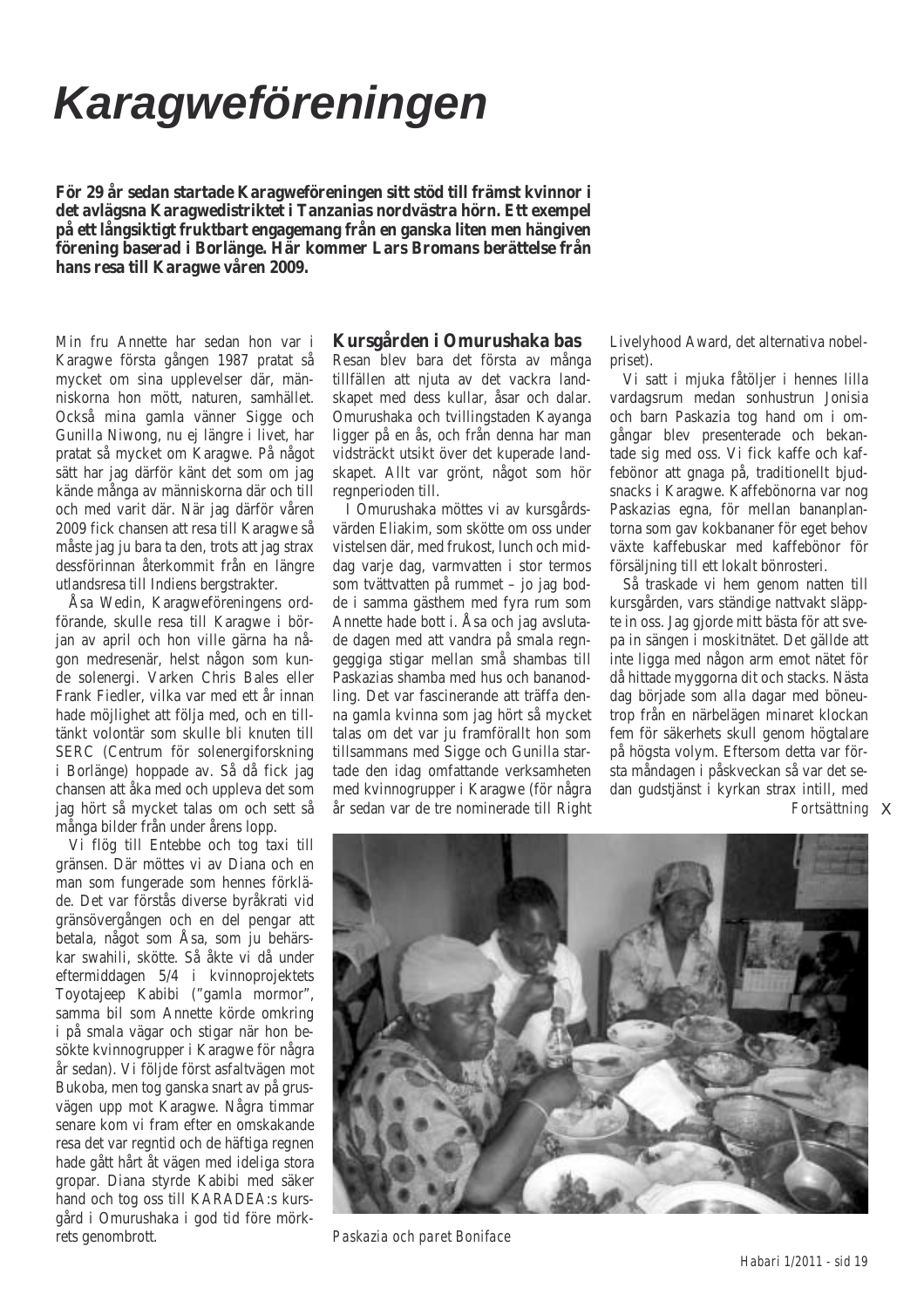

 $\mathbf{i}$ 

Karagweföreningen bildades den 6 december 1981 av fem personer som arbetat för den Lutherska kyrkan i Karagwedistriktet. Främst har man arbetet för att förbättra kvinnornas situation, bl a genom kursverksamhet, sygrupper, stöd till småföretag i form av mikrolån och utbildning, trädplantering, energisnåla spisar, regnvatteninsamling och solcellsbelysning. Bland det första man gjorde var att med svenskarnas kvarlämnade böcker som grund skapa ett distriktsbibliotek.

Med stöd från Forum Syd har inte mindre än sex projekt "Kvinnor och teknik" genomförts. Man är nu i en utfasningsperiod för att samarbetspartnern KARADEA (Karagwe Development Association) själv skall kunna finansiera sin mångomfattande verksamhet.

#### **Grundarna Gunilla och Sigge döda**

Hösten 2006 firade föreningen 25 års jubileum och strax därefter dog Gunilla Nivong som var en av grundarna och som varit en drivande sekreterare i många år. Till hennes minne finns nu Gunillas kvinnofond.

Våren 2009 dog hennes man Sigge som också var grundare och har varit drivande ordförande i många år. Till hans minne finns nu Sigges solfond.

"Folkhögskolläraren, rektorn på Fornby folkhögskola, visionären och missionären Sigge Niwong kämpade med makan Gunilla mot kyrklig och biskoplig diskriminering av kvinnor i Karagwe genom Karagweföreningen. Kämpade för jämställdhet mellan man och kvinna. Han kämpade för sin solenergi – många suckade. Han har fått rätt där också.'

högljudd predikan i högtalare mellan sex och sju. Ingen tvekan om att kampen mellan Allahs och Jahves anhängare står het i Omurushaka!

Eliakims frukostar bestod av rostat bröd, te, fattiga riddare, hårdkokta ägg, mm, lite olika varje gång. Lunch och middag innehöll ofta mosad kokbanan, bönstuvning, chapatibröd, stekt får eller kyckling i sås, apelsin eller banan till efterrätt. Matsalen delade hus med köket och låg strax intill gästhemmet som vi bodde i. Kursgårdens tomt är flera hektar stor, är ingärdad med högt stängsel och har många andra hus med lektionssalar, sovrum för studenter, och KSTF, Karagwe Solar Training Facility; här arbetar Kevin Gervas och hans assistent Graida Martin. Ett hus har en stor sal med många symaskiner; syläraren är Mamasera, som också är skrivmaskinsoch datorlärare.

#### **Omurushaka och Kaynga**

Efter frukost lämnade vi Omurushaka, Karagwes Borlänge, och Diana körde oss de två milen till Kayanga, Karagwes Falun. Vägen mellan de två städerna är permanentad och skön att åka på. Vi besökte KARADEA:s huvudkontor där vi träffade Melania, KARADEA:s vd. Vi besökte också biblioteket och träffade bibliotekarien, och sedan Internetcaféet. Åter på kursgården träffade Diana och jag Kevin och diskuterade hur plantskola och försäljning av trädplantor skulle kunna arrangeras på kursgården. Vi kom fram till att ett stort tak (förslagsvis 6 x 10 m) av korrugerad glasfiberarmerad plast (om nu sådan går att få tag i i Karagwe, annars plåt) dels skulle samla tillräckligt med regnvatten för plantskolan, dels utgöra skydd för solkänsliga plantor. Sedan på kvällen, när vi gått och lagt oss åskade



#### **Sollanternor och spisar**

På förmiddagen den 7/4 fortsatte diskussionerna med Kevin. Han satsar gärna på att det köps in byggsatser till sollanternor som sedan säljs med förtjänst så att verksamheten kan fortsätta efter att biståndet avvecklats. Försäljning skulle kunna ske med hjälp av mikrolån. Vi pratade också om vedsnåla spisar som han bygger, 40 st under 2008.

# **Styrelsemöte i Kayanga**

På eftermiddagen körde Diana Åsa och mig till Kayanga för deltagande i ett möte med KARADEA:s styrelse; mötesordförande var Mattias och bland de övriga satt Alphonce, kassör. Åsa höll ett långt och kraftfullt anförande som drog upp riktlinjerna för årets verksamhet och hur de kvarvarande biståndsmedlen ska användas. Hon pratade swahili så jag förstod inte mycket annat än de siffror hon ritade på uppspända papper, men det framgick att styrelsen verkligen lyssnade (och helst också tog till sig vad hon hade att säga). Också jag höll ett kortare anförande på engelska, som Åsa översatte. Förhoppningsvis var det ett stöd för Åsa.

#### **Kibona**

Onsdagen den 8/4 gjorde vi en längre utflykt med Kabibi till Kibona; vi det var Diana som körde, Paskazia, Åsa och jag. Där hälsade vi på den dynamiske rektorn Novat Boniface och hans familj. Hans uppgift var att starta och driva skolor allt längre från centralorterna i takt med att dessa områden befolkades. Tidigare har skolor startats i Kibona och i Kanini, och nu förestod han en tredje skola i Nyakahita. De hade ett väldigt fint hus

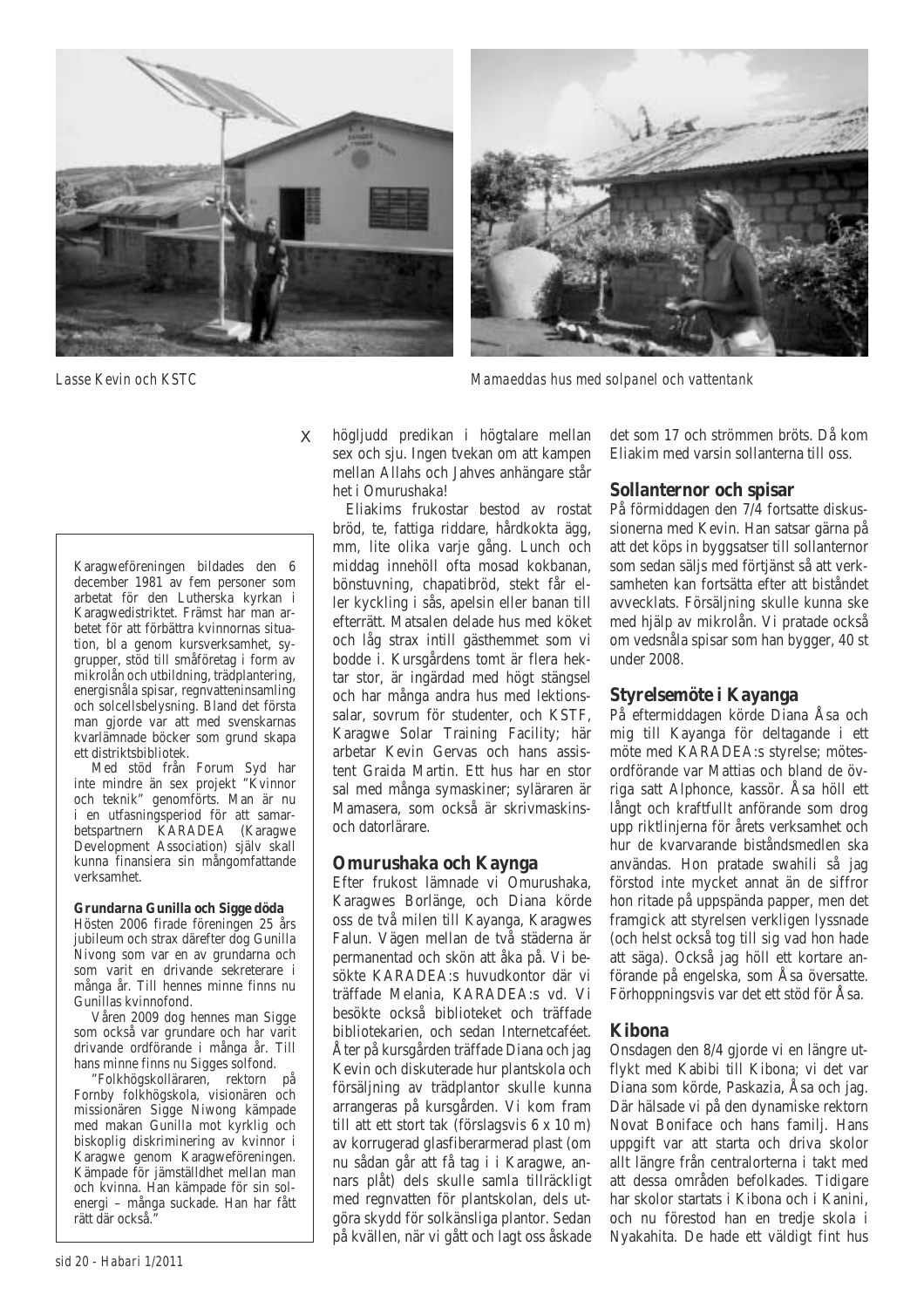och en stor egendom. Där växte bananer, bönor av olika slag, ananas, kaffe och träd för vedeldning. De bjöd oss på en god lunch med många rätter. Sedan fick vi också presenter, bl a som jag skulle ta med hem till Annette. Uppenbarligen är familjen Boniface rätt rik, men de hade t ex ingen bil, så Novat körde sin motorcykel till Nyakahita, som låg åtminstone en mil från hemmet. Vi avslutade med att besöka en av de tidigare skolorna, där en av lärarna som varit med hos Bonifaces visade oss runt. De lever ju i strömlöst land, men han hade ett bensindrivet elaggregat för att kunna titta på fotboll på TV.

På skärtorsdagens förmiddag satt jag och skrev minnesanteckningar och hade sedan ett kortare möte med Kevin. Vi pratade bl a om den solpanel som satt på ett vridbart stativ framför KSTF och vikten av att ställa den i tre olika lägen under dagen: åt öster på morgonen, åt söder mitt på dan, åt väster under eftermiddagen. (Detta är en variant som Eva Lindberg och jag har undersökt och utvärderat för flera år sedan; studien ingick i hennes licuppsats.) Sedan åkte Diana och jag till Kayanga och uträttade några ärenden: Melania fick en bärbar dator som Chris skickat med oss och som biblioteket skulle ha. Kabibi behövde lagas, vaj på ett framhjulslager och togs omhand av en mekaniker som hade en rätt primitiv verkstad mycket verktyg men med det breda djupa diket mellan gatan och trottoaren som smörjgrop. Under tiden var vi runt i Kayangas centrum med rätt gott om små butiker, där jag handlade presenter att ta med hem till familjen.

Långfredagen var Åsas och min sista hela dag i Karagwe. Tillsammans med Diana åkte vi för att hälsa på Janet (som jag också hade träffat tidigare i Sverige), men hon var sjuk med en förlamad arm efter en stroke och var på ett behandlinghem. Det var tråkigt att inte få träffa henne, för hon är ännu en av dessa starka kvinnor som varit så viktiga under KARADEA:s tillväxt.

Sedan gick Åsa och jag till Paskazia (på nu upptorkade stigar!) för tidigt eftermiddagsfika och också hem till Diana för sent fika. På hemvägen till kursgården köpte vi nyrostade majskolvar från ett litet stånd i ett gathörn för att ha till kvällsmat, men de var hårda och svårätna. På kvällen var det för första gången stjärnklart och jag kunde tillsammans med den mycket intresserade nattvakten bl a beundra Södra korset och en Orion som hade gått och lagt sig.



*KARADEA, styrelsemöte med Åsa*

Tidigt nästa morgon var det så dags att lämna Karagwe. Diana hämtade upp Åsa och mig på kursgården med den nyreparerade Kabibi, och en bit nedåt vägen steg också Paskazia och en ung flicka på.

# **Fem dagar i Karagwe**

Hur ska jag då sammanfatta denna resa över 10 dygn med fem hela intensiva dagar i Karagwe? På så kort tid hinner man ju inte förstå så mycket. Landskapet var svindlande vackert, människor verkar välnärda och på det hela taget må bra. Alla jag träffade och umgicks med var vänliga, glada och skrattade gärna. Nya skolor tillkom i den takt som behövdes för att alla barn åtminstone skulle kunna gå i grundskolan. Att det sedan finns mycket bekymmer i Karagwe var sådant som berättades för mig: Att andra år med torka och missväxt gjorde att människor svalt. Att AIDS och andra sjukdomar skapade mycket elände. Att stridigheter och maktkamp inom KARADEA gjorde livet besvärligt för dem som arbetade inom organisationen. Att män ofta bar sig åt som skitstövlar mot sina fruar och barn. Att risken att utsättas för våld, rån och för kvinnor våldtäkt alltid måste tas i beräkningen, så det som kändes som en trygg värld att vara i kanske inte var så trygg som det verkade.

Karagwe är ändå ett hörn av världen, statt i utveckling. Att många har mobiltelefon har jag redan nämnt och mobilmaster var en vanlig syn. Nästan varannan butik sålde kontantkort till mobiler (med mycket reklam, hela butiksfronten hade ofta målats i operatörens grälla färg). Egna datorer är förstås sällsynta, men det fanns ett internetcafé i vardera stan. Omurushaka och Kayanga hade nätström från Uganda. De två milen mellan städerna hade rätt nyligen permanentats och det var en hel del trafik (om än ännu inte besvärande). Inte många hade bil, men motorcyklar (av typ motocrosscyklar) var ganska vanliga. Det fanns regelbunden busstrafik, bl a till Bukoba, och i Kayanga fanns en plats där taxibilar väntade på kunder. Religioner verkade fortfarande ha stor makt över människorna och det var både islam och olika kristna kyrkor som kämpade om själarna med de stridigheter mellan olika troende som det för med sig.

Var det då till någon glädje och nytta att jag var med? Åtminstone reste jag med Åsa i Uganda och det är säkert säkrare att vara två än att vara en ensam kvinna. Att jag var med på styrelsemötet som "professor från Sverige" kanske något hjälpte till att demonstrera att Karagweföreningen och Forum Syd tar samarbetet med KARADEA på fullaste allvar. Mina samtal med Kevin kanske till någon del hjälpt den fortsatta utvecklingen av verksamheten vid KSTF med montering och försäljning av sollanternor, som Chris och Frank håller i från Karagweföreningens sida.

För mig var det också en stor upplevelse att på riktigt få vara med om detta fascinerande Karagwe som Annette under alla år pratat så mycket om, platser hon varit på och intressanta människor hon lärt känna, den annorlunda miljön och det vackra landskapet. Att min status som Annettes man ofta var viktigare än t ex min akademiska ställning kändes bra. Jag kan bara hoppas att KARADEA och Karagwe får utvecklas i rätt riktning framöver.

> *Habari 1/2011 - sid 21* Text och foto: **Lars Broman**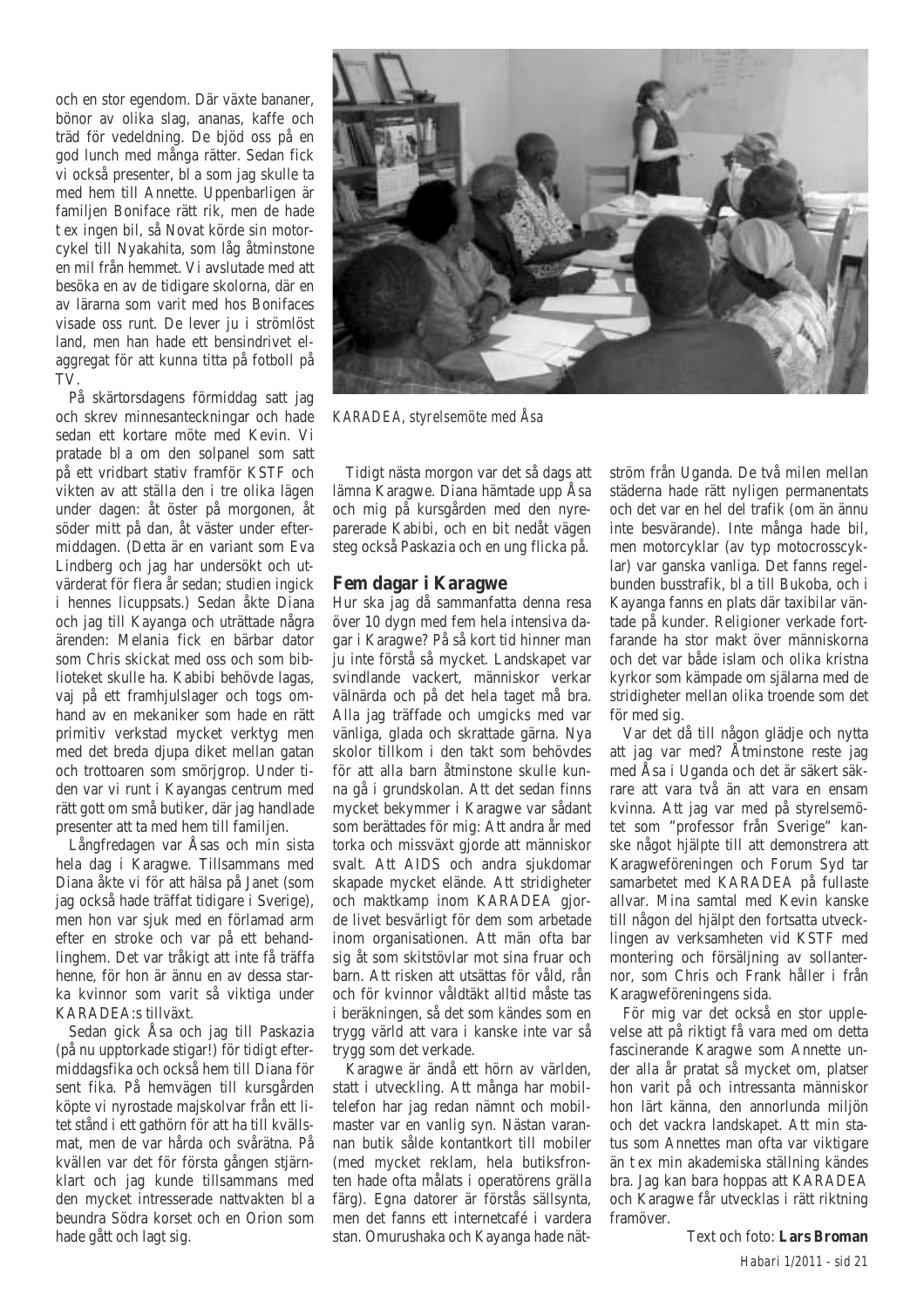# *Det går framåt för Tumaini*

**I slutet av året fick Tumaini många besök. Deboras syskon Ruth Grimheden och Gunnar Brycke var där en längre period. Åke Nyström med familj var där i december och över julen. Maria Jerkland och Katarina Beck-Friis gjorde ett uppföljningsbesök i slutet av november.**

Regntiden hade börjat så smått med häftiga åskregn och det var så kallt att vi fick turas om att värma fötterna i Marias yllesockor när vi satt med fötterna på det kalla stengolvet och jobbade. Vi bodde i Deboras hus uppe på Kashura, som hade stått tomt en tid. Därav kom det sig att fladdermössen hälsade på om nätterna och något slags envetna flygmyror invaderade huset några kvällar. En annan kväll forsade ett band mungoer genom trädgården. Som en extra bonus var det gräshoppstid vilket betydde att fler gatubarn än vanligt var i stan för att rensa insekterna men att vi också blev bjudna på denna delikatess.

#### **Möten**

Vi fick tillfälle att träffa Generalsekreteraren och Treasurer samt styrelsen för Tumaini. Vi besökte kyrkan i Kagondo, den kyrka som ligger närmast Kyakairabwa. Den hade nu blivit färdigbyggd och vitrappad inuti och fått färgade glasfönster och bänkar med ryggstöd och högsäte för prästen. Vi tyckte nog den var trevligare förut med öppna fönstergluggar, nakna tegelväggar och enkla bänkar på jordgolvet. I kyrkan träffade vi en del av barnen och personalen och det blev ett kärt återseende. På eftermiddagen tittade vi på fotbollsspelet på strandängarna och delade ut fotbollströjorna vi hade med oss. Vi tyckte våra pojkar var duktiga.

Vi deltog i ett personalmöte där alla fick komma till tals och berätta om sina tankar och känslor runt arbetet med barnen och om sina önskemål i fråga om utbildning och andra frågor. Genomgående var man nöjd med sin arbetssituation och engagerad i sitt intresse för barnens bästa. Utbildning man önskade gällde counselling, högre jordbruksutbildning, engelska och körkort. Man efterlyste handledning för personalen av en erfaren psykolog.

Vi träffade styrelsen vid ett aktivt och engagerat möte. Man har bildat en arbetsgrupp som skall ta fram arbetsbeskrivningar och formulera avtal för personalen. Det uppfattas som angeläget att skri-

va tidsbegränsade avtal med tanke på att lönerna inte kommer att betalas av Forum Syd i all framtid.

Man behöver också rekrytera en biträdande husmor till Kyakairabwa A, en counsellor och en field assistant. Det finns utrymme för dessa tjänster i budgeten trots att man genomfört den 30 procentiga löneökningen som utlovats under 2010.

Däremot har vi inte fått protokoll från deras möten eller kvartalsrapporter vilket egentligen ingår i avtalet. Det är nu dags för årsrapporten för 2010 och de nya blanketterna från Forum Syd har skickats ner för behandling.

ELCT har beslutat decentralisera bokföringen för sina olika enheter under 2011. Därför är det bra att sr Ester kommit tillbaka från sin treåriga utbildning i Moshi och kan ta hand om detta.

Vår käre Enock, som vi minns som en glad och nyfiken unge med jättestora kängor men med en förfärlig historia bakom sig, hade nu vuxit upp till en allvarlig, mager femtonåring som skulle både döpas och konfirmeras i Kashurakyrkan den 1:a advent. Vi var med och köpte nya kläder åt honom tillsammans med Raymond och det var ett riktigt äventyr med många turer i stan och på marknaden. Det blev till slut jeans och en fin skjorta som han blev nöjd med.

#### **Bukobahjälpen**

Under vår vistelse fick vi också tillfälle att träffa Deboras syskon Gunnar Brycke och Ruth Grimheden som också var där under en längre period. Det blev många givande samtal, dels personligt, dels om Bukobahjälpens planer. Gunnar berättade att man planerar att köpa en såg på hjul som man både kan såga eget timmer med och såga åt andra mot betalning. Man har också planer på att köpa en liten traktor som kan användas till allt möjligt på farmen och åt andra. Genom dessa inköp kan kanske några av de yrkesutbildade ungdomarna få jobb.

Vattenfrågan på Kyakairabwa A har länge varit ett problem eftersom regnvattnet inte räcker till och är otjänligt som dricksvatten. Nu har Bukobahjälpen genom Åke Nyström lyckats råda bot på detta genom att borra en brunn. Man tänkte borra 30 meter diupt men efter 14 meter stötte man på berg och fick sluta. Som tur var kom det redan där upp myck-



et vatten av god kvalitet. De slutliga proverna kan inte tas förrän man har använt vattnet en tid men det brukar gå bra med grundvatten. Detta är verkligen ett stort framsteg som betyder att barnen slipper arbeta med vattenhämtning och att de inte lika lätt blir magsjuka.

#### **Svårigheter**

Barnantalet har ökat väsentligt och det märks på att kostnaderna för rehabilitering har skenat iväg. En bidragande orsak är också att kostnaderna för jordbruk och boskapsskötsel har bokförts under allmänna förnödenheter (general supply) eftersom ingen särskilt post för jordbruket finns i budgeten. Budgeten kommer därför att revideras eftersom vi tycker att det är angeläget att visa vad jordbruket kostar och vad det ger. Det blir inte mycket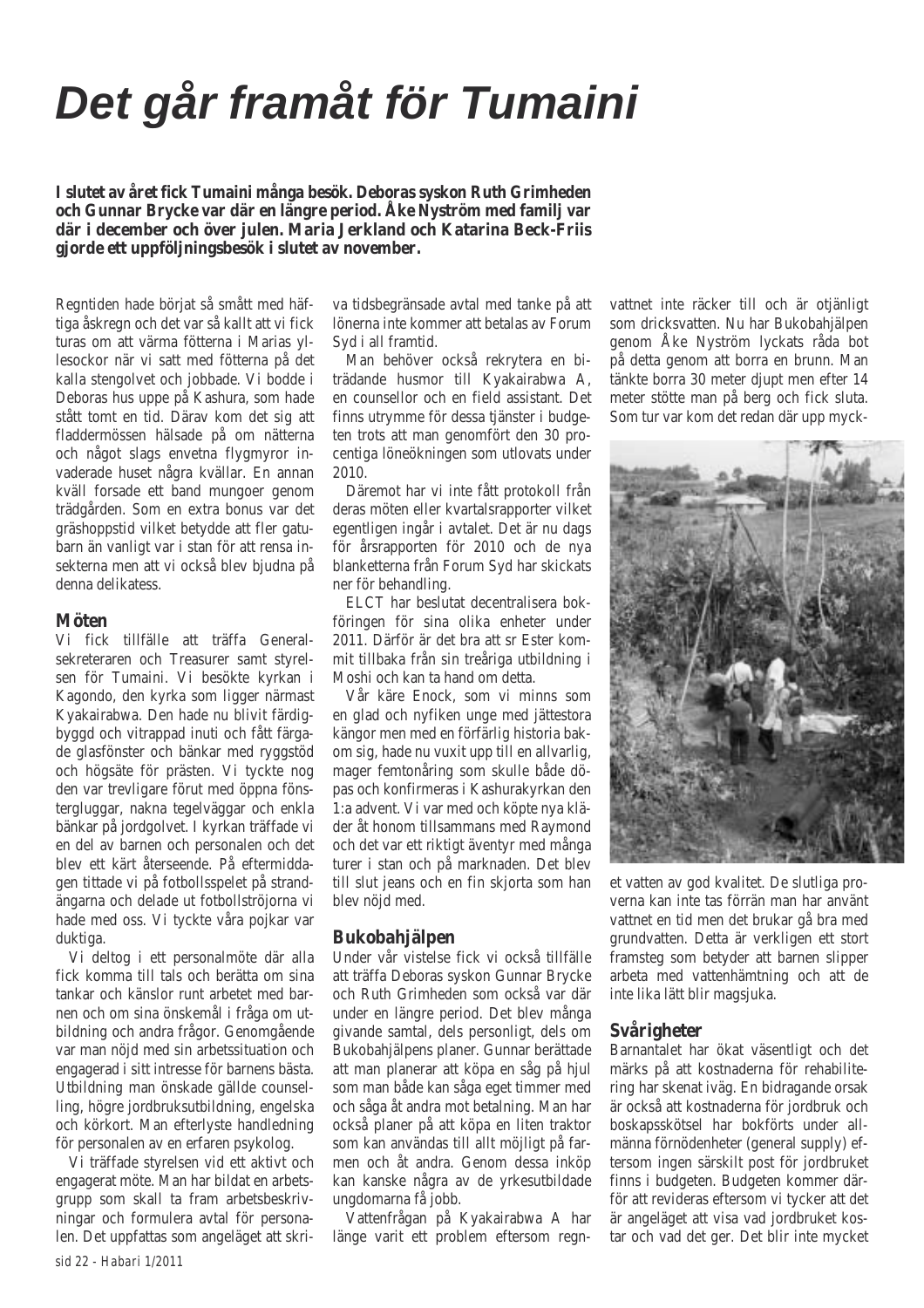inkomster men en väsentlig del av maten kommer från de egna odlingarna. Vi blev imponerade av kvaliteten och storleken på odlingarna. Särskilt intressant var ett påbörjat risodlingsprojekt.

Personalen är medveten om att barnen skulle behöva bättre mat än de dagliga bönorna och majsen.

Tyvärr har resurserna inte räckt till de tillskott av fett, mjölk, ägg, frukt och grönsaker, fisk och kött som skulle behövas.

Problem är också att aporna kommer och stjäl majskolvar och fåglarna äter riset. Barnen knycker också frukt innan den är mogen och kastar bort den. Ndugu Rutunda, som ansvarar för jordbruket, har därför planer på att låta varje barn plantera och vårda var sitt träd så att de kommer till avsedd nytta.



#### **Summering**

Vår slutsats är att allting i stort sett fungerar väl i verksamheten men att man inte i lika hög grad inser betydelsen av att redovisningen är noggrann så att den blir ett redskap för kontroll och vid behov en korrigering av budgeten. Man räknar med att Svetan jämnar vägen till Forum Syds granskning.

Vi är glada att få samarbeta med den engagerade personalen och att få se att barnen mår väl på plats.

Om du själ vill stödja verksamheten kan du skicka din gåva till Bukobahjälpen bg 5405-3723.

#### **Katarina Beck-Friis**

*Bilder: Från brunnsborrning på Kyakairabwa A* Foto: **Åke Nyström**



# **Vital bro byggs**

Det Sydkoreanska företaget Hanil Engineering and Construction Company har fått uppdraget att bygga Malagarasibron i västra Tanzania. Bron förbinder Tabora och Kigoma regionerna och ansluter också till vägar som leder till Rwanda och Burundi. Det rör sig i själva verket i en första fas om tre broar med ett totalspann på 275 meter till en kostnad på 56 miljoner USD som kommer att ta tre år att bygga. När det hela är färdigt kortas resorna med 30 mil. Projektet finansieras av Tanzania och Sydkorea gemensamt, varav Sydkorea tar 23 miljoner USD.

*The East African nov 2010*

### **Piraterna sprider sig**

De senaste månaderna har de somaliska piraterna ökat sina aktiviteter. Förut höll de mest till i Röda Havet och Adenbukten, men nu börjar de bli vanliga längs hela östkusten ända ner till Moçambique. Över 40 fartyg har attackerats i kenyanska vatten i oktober och november. Mombasa och Dar es Salaam har blivit bland de dyraste hamnarna i världen att angöra p g a piraterna. Deras aktiviteter har urholkat de östafrikanska hamnarnas konkurrenskraft. Bland annat förlängs gångtiderna i Indiska Oceanen med flera dagar när fartygen måste gå omvägar för att undvika att bli kapade. *East African nov 2010*

# **Folkvald Albino**

Salum Khalfani Bar'wani blev den första personen med albinism att väljas in i Tanzanias parlament. Regeringen har tidigare utsett en parlamentsledamot med albinism för att motverka fördomar, men Bar'wani, som är medlem i oppositionspartiet Cuf blev den första folkvalda ledamoten. Hon tycker att valet av henne är en seger för alla albinos i landet. *Omvärlden dec 2010*

# **Avancerad skatteplanering**

Bryggerijätten SABMiller, som äger varumärken som Grolsch och Urquell, smiter undan skatt i bl a Afrika. Sammanlagt har företaget undanhållit fattiga länder så mycket som 20 miljoner brittiska pund i skatteintäkter, tillräckligt med pengar för att låta 250 000 barn i Afrika gå i skolan, visar en rapport från ActionAid. Rapporten är en del av den globala kampanj mot skatteflykt från fattiga länder ActionAid driver. Skatteflykt inom den kommersiella sektorn innebär att utvecklingsländer varje år förlorar en summa många gånger större än världens samlade bistånd.

För att undkomma skattekostnader flyttar SABMiller vinster från sina dotterbolag i Afrika till dotterbolag i europeiska skatteparadis där skatten är mycket lägre.

– Det mest chockerande är att en kvinna som livnär sig på att sälja öl bredvid SABMillers bryggeri i Ghana betalade mer i inkomstskatt förra året än miljardjätten själv. Trots att SABMiller årligen säljer öl för miljarder pund bara i Afrika. SABMiller undkommer skatt också i Tanzania,

ActionAid säger att internationella åtgärder för att öka öppenheten kring hur företag flyttar vinster över landsgränser är helt nödvändiga. De vill också att det upprättas ett automatiskt informationsutbyte mellan skattemyndigheter på global nivå, så att utvecklingsländer ges tillgång till den information de behöver för att ha en möjlighet att kräva skatteintäkter för vinster gjorda i det egna landet. *ActionAid nov 2010*

# **Studentstipendier**

Regeringen har beslutat finansiera ett nytt stipendieprogram riktat mot studenter från länder med vilka Sverige har ett långsiktigt utvecklingssamarbete. Programmet administreras av Svenska Institutet och finansieras med 30 miljoner kronor från 2011. Det ska vara studier på grundnivå och avancerad nivå vid svenska universitet och högskolor. Stipendierna riktar sig till studenter från tolv länder, varav nio i Afrika – däribland Tanzania. *Svenska Institutet dec 2010*